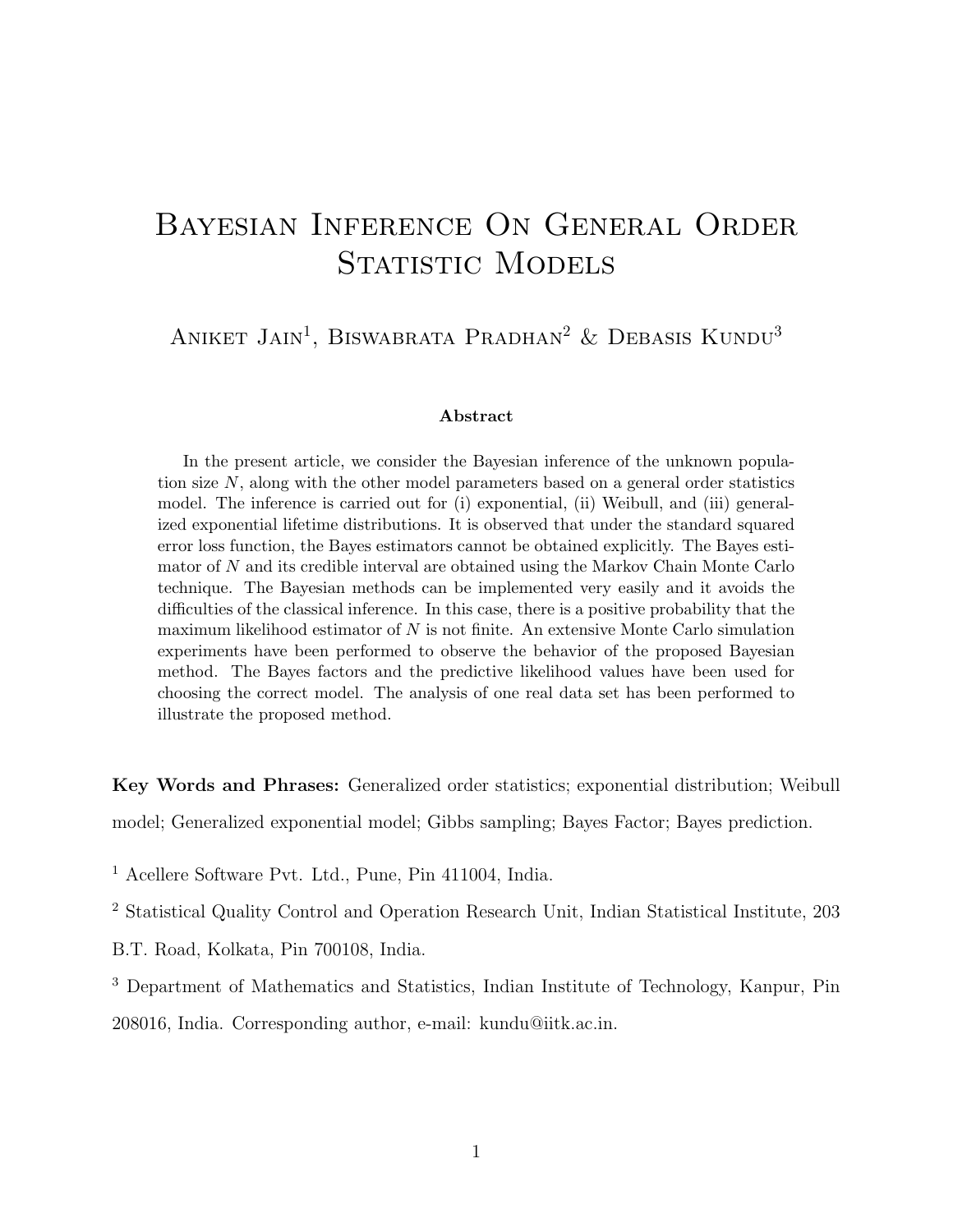### 1 INTRODUCTION

Suppose there is a closed population of size  $N$ . In this paper, we consider the estimation of N based on Type-I censored data. The problem is the following. Let  $T_1, \ldots, T_N$  be a random sample of a positive random variable having the positive probability density function (PDF) at x equals to  $f(x; \delta)$ . In this case, N and  $\delta$  both are unknown, moreover  $\delta$  may be vector valued also. Let  $T^*$  be a pre-fixed time, denote the period of observations. Suppose we observe  $0 < t_{(1)} < \ldots < t_{(r)} < T^*$  within the observation period  $T^*$ . There is no failure between  $t_{(r)}$  and  $T^*$ . We would like to draw the inference on N and  $\delta$ , based on the above Type-I censored sample.

This is known as the general order statistics (GOS) model, and it has several applications in different areas. Consider the example of a population cited by Hoel (1968), where some members of a given population are exposed to disease or radiation at a given time. Let N be the number of individuals exposed to radiation. It is assumed that the times from exposure to detection of these individuals are random, and they are independent and identically distributed (i.i.d.) random variables, say  $T_1, \ldots, T_N$ , from a PDF  $f(x; \delta)$ . Based on the first r ordered sample until time point  $T^*$ , the problem is to estimate N and  $\delta$ .

Similar problem can occur in software reliability, see for example Jelinski and Moranda (1972). Here one is interested in estimating the number of faults or bugs in a software from the initial failure times,  $t_{(1)} < \ldots < t_{(r)}$ , observed during a observation period  $T^*$ . Anscombe (1961) provided an interesting example of this model in estimating the sells of a company's product in a particular market. The main aim is to predict the average sales of the product in the future based on the information obtained during a short period after its penetration into the market. Osborne and Severini (2000) also considered the same problem to estimate the size  $N$  of a closed population based on the available observations upto a fixed length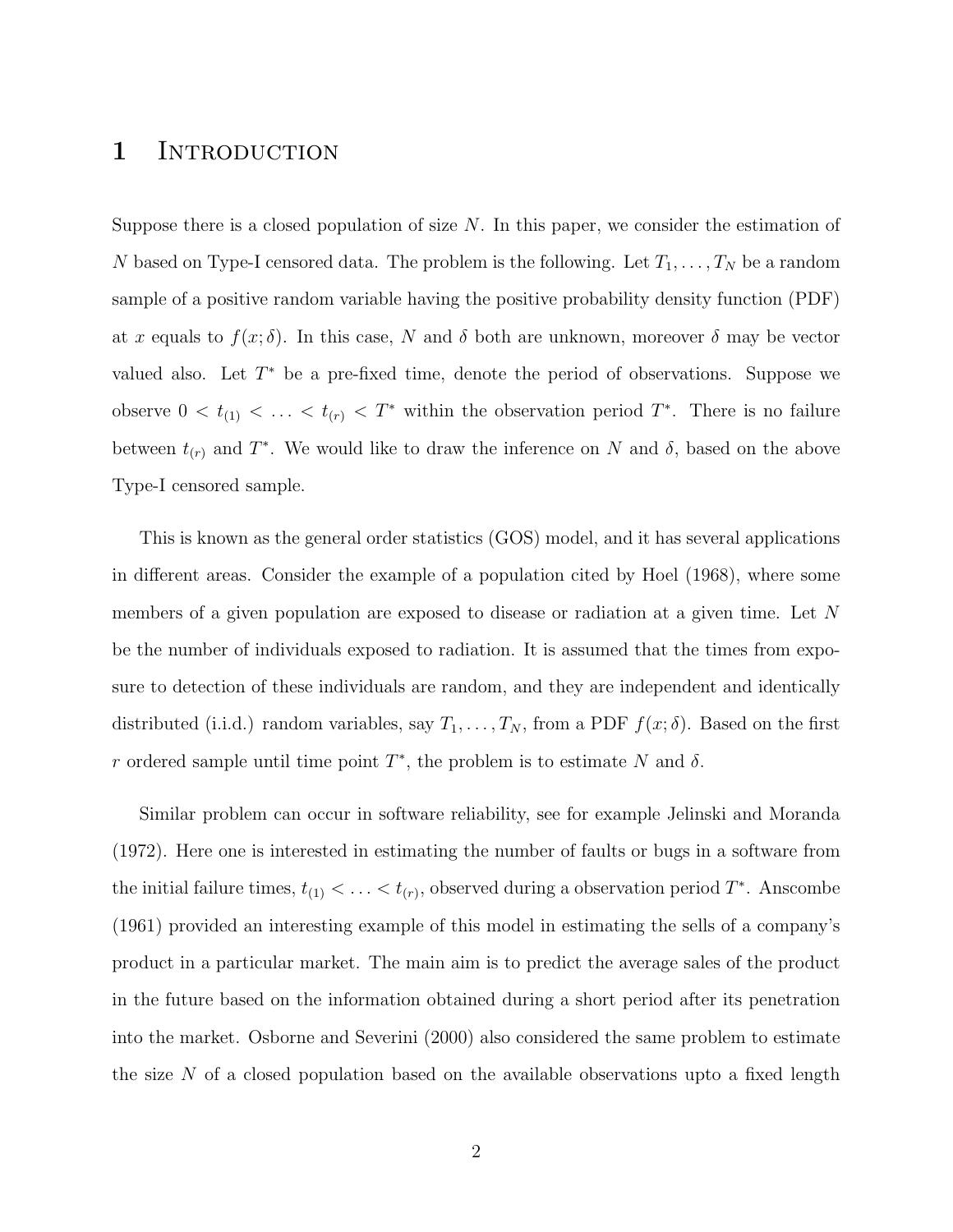$T^* > 0$ . They have considered the estimation of N under an exponential general order statistic model.

Johnson (1962) and Hoel (1968) gave the methods for discriminating between two values of N based on the likelihood ratio and the sequential probability ratio test, respectively, when underlying lifetime distributions are completely known. Blumenthal and Marcus (1975) provided the maximum likelihood estimator (MLE) of  $N$  assuming the underlying probability distribution as exponential. Jelinski and Moranda (1972), Forman and Singpurwalla (1977), Meinhold and Singpurwalla (1983), Jewell (1985), Joe and Reid (1985) and Joe (1989) also considered this problem in the context of software reliability where the problem is to estimate the number of faults N in a software. The models proposed by them are the extensions of the model originally proposed by Jelinski and Moranda (1972), where the underlying lifetime distribution is exponential. Raftery (1987) considered estimation of the unknown population size N under general order statistic model and adopted an empirical Bayes approach. In particular, Raftery (1987) considered single parameter Weibull and Pareto order statistic models, which mainly belong to the exponential family. Although the performance of point estimators was not satisfactory, the interval estimators can be obtained and they might be useful for practical purposes. The problem has a close resemblance to the problem of estimating n for a binomial random variable. Extensive work has been done in estimating  $n$ of a binomial population, see for example DasGupta and Herman (2005) in this respect.

Kuo and Yang (1995, 1996) also considered similar models. They have provided an interesting connection between GOS models and non-homogeneous Poisson processes. They have also adopted Bayesian inference, but their problems of interests are slightly different than ours. They have mainly considered in details the Bayesian prediction and model selection, not the estimation of N.

It may be mentioned that the estimation of  $N$  is a non-trivial problem. The point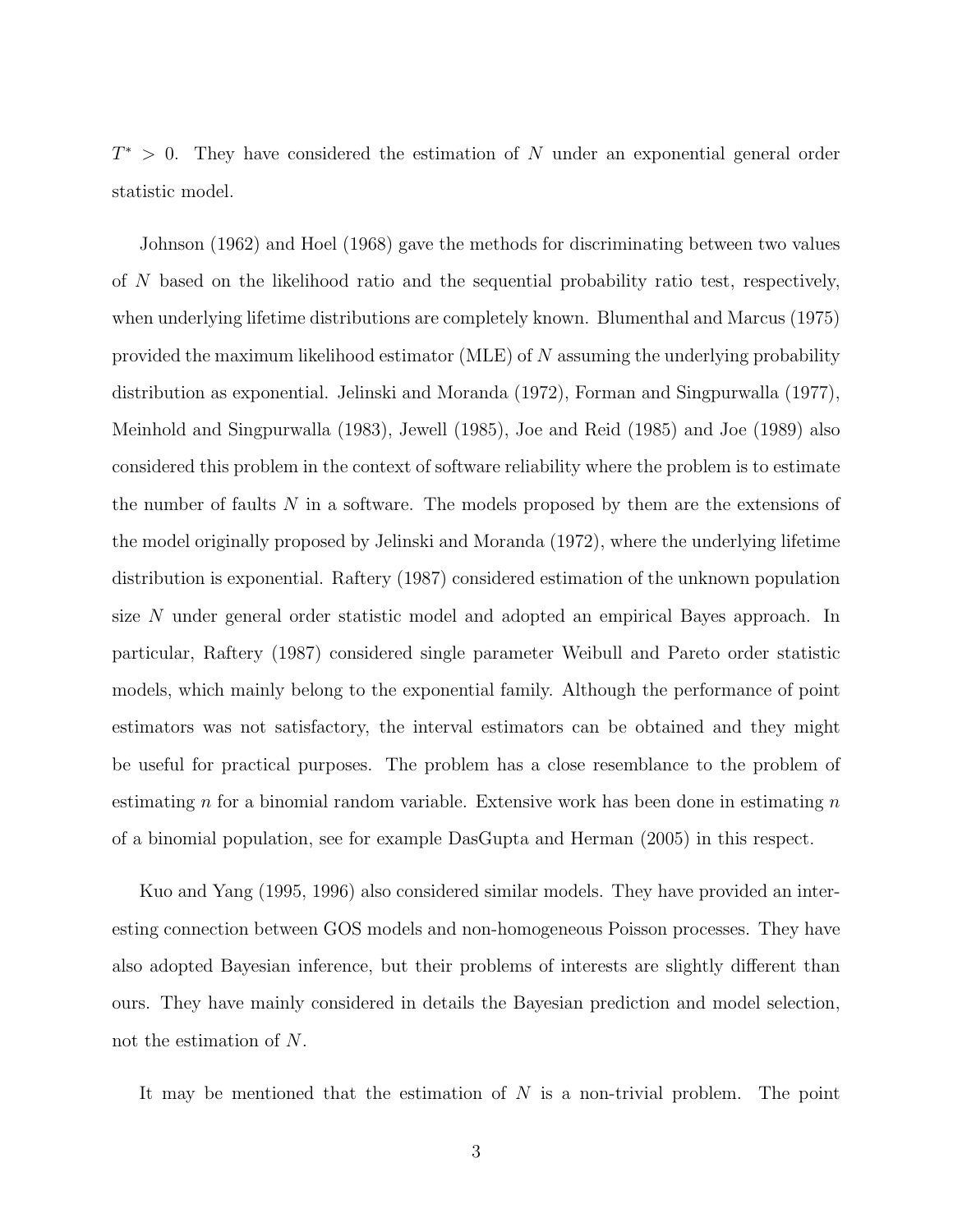estimator of N (say  $\widehat{N}_{MLE}$ ) obtained by maximizing the likelihood function has several unusual features. It is observed that  $P(\widehat{N} = \infty) > 0$ . It is well known that both the mean and medians are biased estimators but in opposite direction. With a very high probability  $N$ can take large values and it falls below the actual parameter value quite frequently. Further, it is quite unstable, and a small change in the data can lead to a large change in  $\widehat{N}_{MLE}$ .

Our proposed method is purely Bayesian in nature mainly for two purposes. First of all, it avoids the problem of finding an estimator which is not finite. Secondly, although the exponential GOS model has been studied quite extensively by several authors, not much attention has been paid for other distributions. It is observed that if the lifetime distribution is not exponential, analytically it becomes a challenging problem in the frequentist set up. It seems that for many lifetime distributions, the implementation of the Bayesian analysis is quite straight forward. Here, we have considered several lifetime distributions, namely (i) exponential, (ii) Weibull and (iii) generalized exponential models. Suitable theories and proper implementation procedures have been developed for point and highest posterior density (HPD) credible interval estimation of  $N$  and other unknown parameters.

The choice of prior plays an important role in any Bayesian inference problem. An independent Poisson prior has been assigned on N and for three different lifetime distributions, quite flexible priors on the unknown parameters of the distribution of T have been assumed. Based on the prior distributions and data, posterior distributions are obtained. All the estimates are obtained under the squared error loss (SEL) function. The Bayes estimators under the SEL function cannot be obtained explicitly. Hence, Markov Chain Monte Carlo (MCMC) technique has been used to compute the Bayes estimates and the associated credible intervals. Extensive simulation experiments have been performed to assess the effectiveness of the proposed methods. The performances are quite satisfactory. The analysis of one real data set has been presented to illustrate the proposed methods.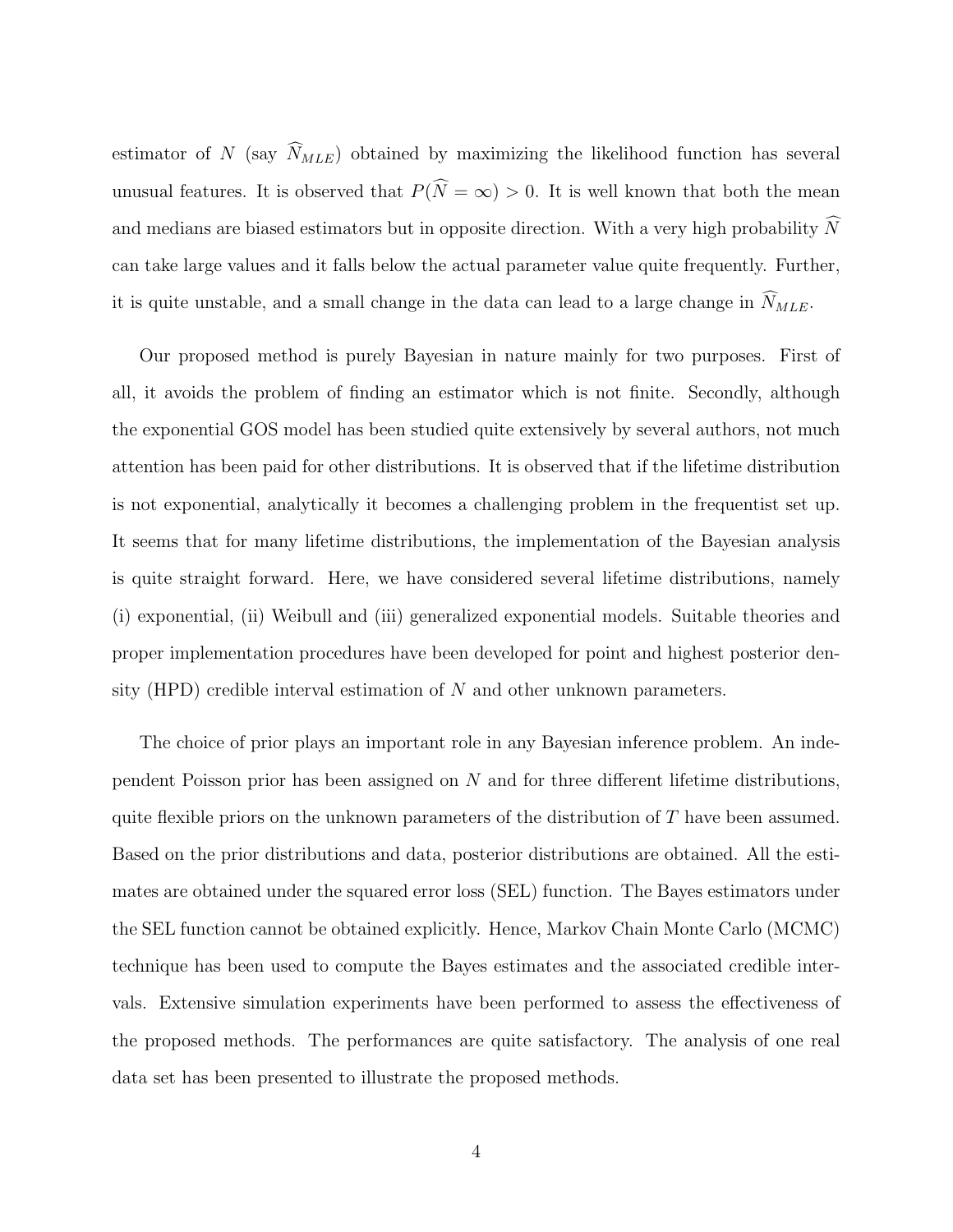We have organized the remaining chapter as follows. The models and the priors have been presented in Section 2. In Section 3, the posterior analysis under different lifetime distributions has been provided. Monte Carlo simulation results have been presented in Section 4. In Section 5, we provides the analysis of a real data set. Finally in Section 6, the conclusions have appeared.

## 2 MODEL ASSUMPTIONS AND PRIOR SELECTION

### 2.1 MODEL ASSUMPTIONS

Suppose  $T_1, \ldots, T_N$  is a random sample of a positive random variable with PDF  $f(x; \delta)$ , and cumulative distribution function (CDF)  $F(x; \delta)$ . Let the first r order statistics,  $t_{(1)} < \ldots < t_{(r)} < T^*$  be observed within the observation period  $T^*$ . The likelihood function is then given by

$$
L(N, \delta|data) = \frac{N!}{(N-r)!} \left( \prod_{i=1}^{r} f(t_{(i)}; \delta) \right) (1 - F(T^*; \delta))^{N-r}, N = r, r + 1, ... \tag{1}
$$

The problem is to estimate N and  $\delta$  and we have assumed the following different parametric forms of  $f(x : \delta)$ .

Exponential Model: It is the most commonly used lifetime distribution. Analytically, it is the most tractable lifetime distribution. In this chapter we have assumed the following PDF of an exponential distribution for  $\lambda > 0$ .

$$
f_{EX}(t; \lambda) = \begin{cases} \lambda e^{-\lambda t} & \text{if } t > 0 \\ 0 & \text{if } t \le 0. \end{cases}
$$
 (2)

WEIBULL MODEL: Although the exponential distribution is used quite extensively as a lifetime distribution, it has a decreasing PDF and a constant hazard function. These are serious limitations for an exponential distribution. The Weibull distribution has two parameters;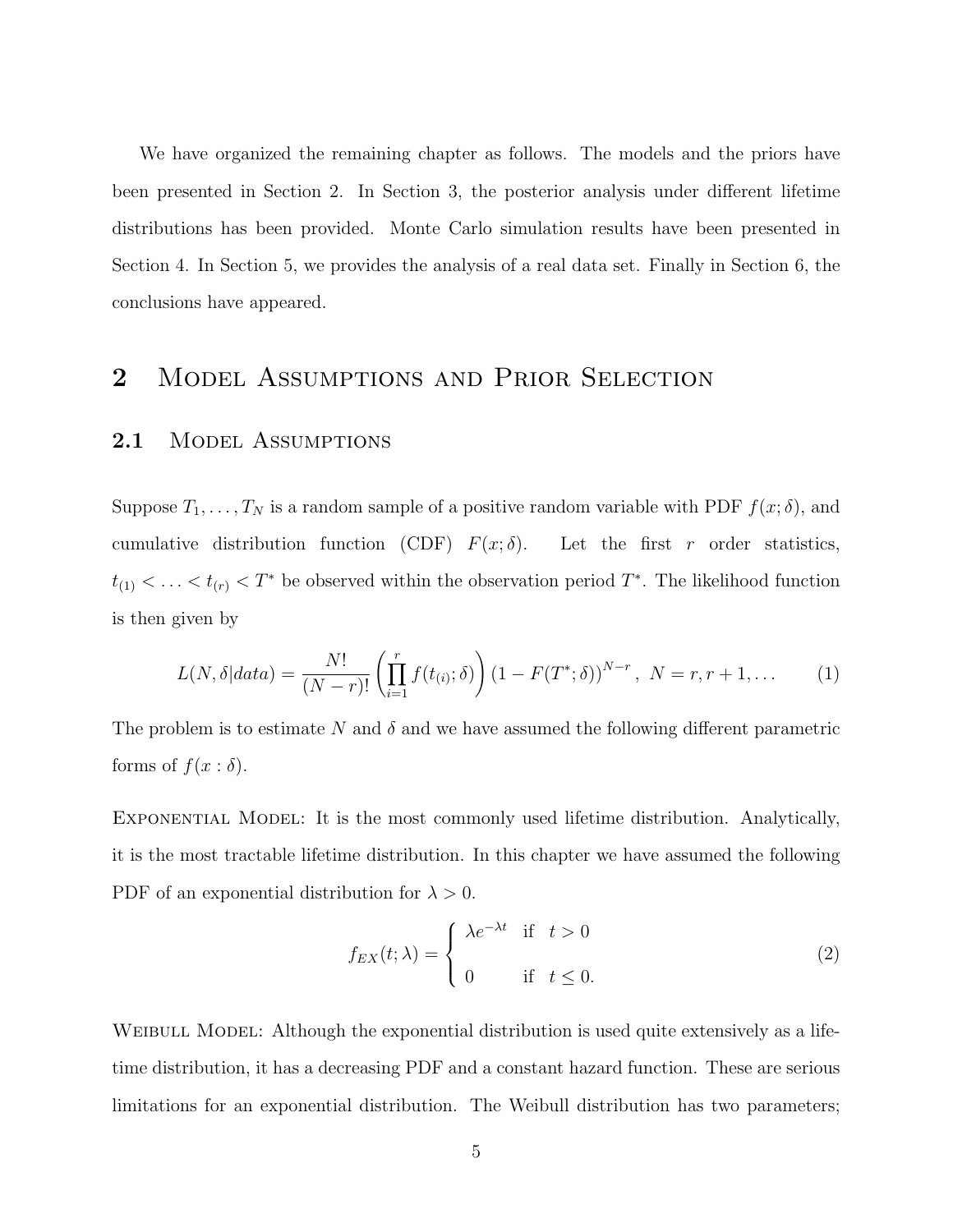one shape parameter and one scale parameter. The presence of the shape parameter makes it a very flexible distribution. The Weibull distribution has a decreasing or an unimodal density function. If the shape parameter is less than or equal to one, it has a decreasing PDF. Otherwise, the PDF is an unimodal function. Further, the hazard function also can take various shapes namely increasing, decreasing or constant. It can be used quite successfully to analyze lifetime data. The Weibull distribution has the following PDF for  $\alpha > 0$ and  $\lambda > 0$ ;

$$
f_{WE}(t; \alpha, \lambda) = \begin{cases} \alpha \lambda t^{\alpha - 1} e^{-\lambda t^{\alpha}} & \text{if } t > 0 \\ 0 & \text{if } t \le 0. \end{cases}
$$
 (3)

Generalized Exponential Model: Gupta and Kundu (1999) introduced the generalized exponential distribution which behaves very similarly as the Weibull or gamma distribution. For details, see the survey article by Nadarajah (2011). The generalized exponential distribution has the following PDF for  $\alpha > 0$  and  $\lambda > 0$ ;

$$
f_{GE}(t; \alpha, \lambda) = \begin{cases} \alpha \lambda e^{-\lambda t} (1 - e^{-\lambda t})^{\alpha - 1} & \text{if } t > 0 \\ 0 & \text{if } t \le 0. \end{cases}
$$
 (4)

### 2.2 PRIOR SELECTION

A Poisson random variable X with mean  $\mu$  (POI $(\mu)$ ), has the following probability mass function (PMF);

$$
P(X = i) = \frac{e^{-\mu}\mu^{i}}{i!}; \quad i = 0, 1, ....
$$
 (5)

The PDF of a gamma random variable with the shape parameter  $a > 0$  and the scale parameter  $b > 0$  (GA $(a, b)$ ) is:

$$
f_{GA}(x; a, b) = \begin{cases} \frac{b^a}{\Gamma(a)} x^{a-1} e^{-bx} & \text{if } x > 0\\ 0 & \text{if } x \le 0. \end{cases}
$$
 (6)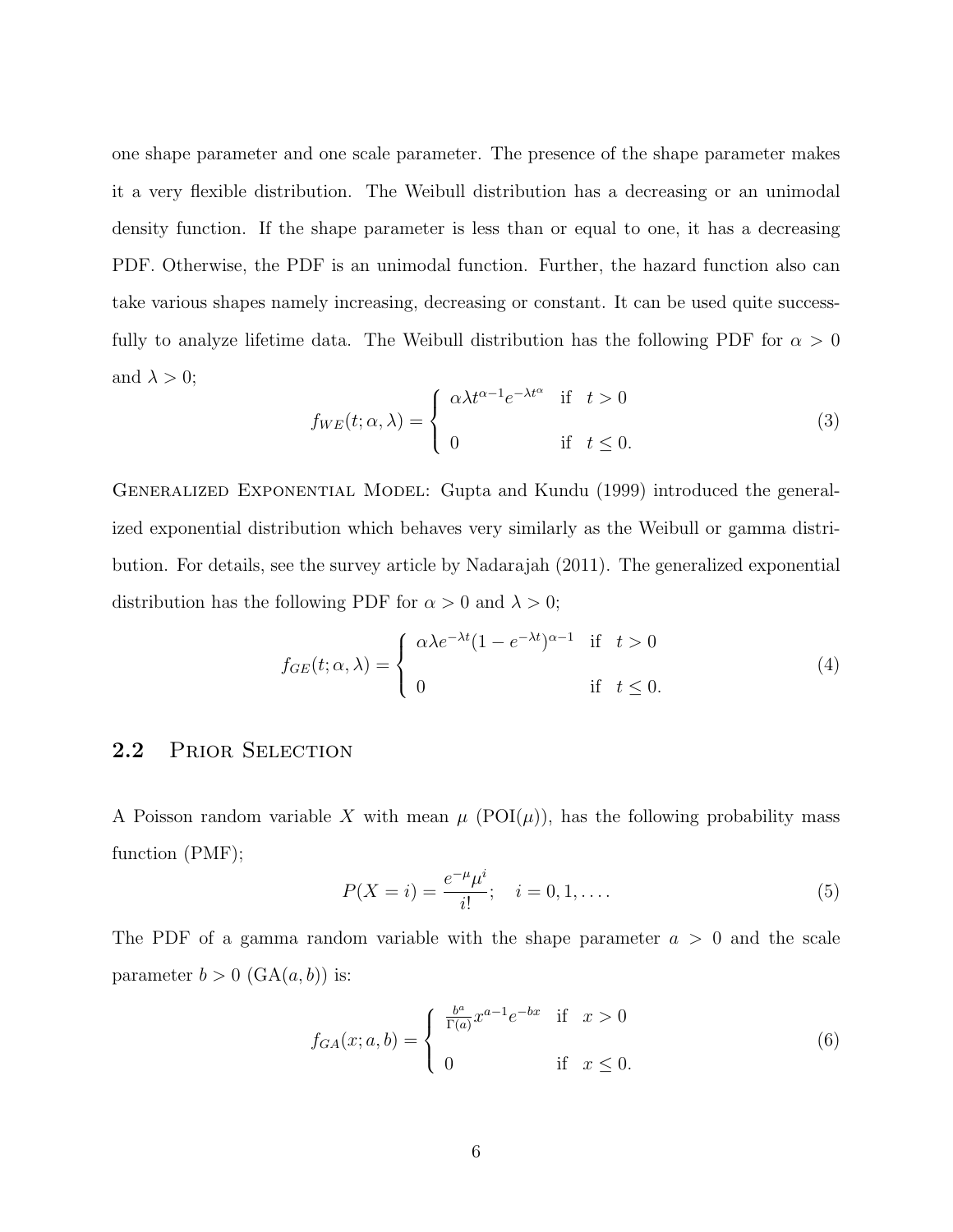The following prior assumptions have been made. In all the three cases considered here; N follows (∼) POI( $\theta$ ). In case of exponential distribution  $\delta = \lambda$ , and it is assumed that  $\lambda \sim$  $GA(c, d)$ . Moreover, N and  $\lambda$  are independently distributed. For two-parameter Weibull and two-parameter generalized exponential distributions,  $\delta = (\alpha, \lambda)$ , and in both the cases  $\alpha \sim$  $GA(a, b)$ . The prior on  $\lambda$  is the same as before, and all priors are assumed to be independent.

### 3 POSTERIOR ANALYSIS OF DIFFERENT GOS MODELS

### 3.1 EXPONENTIAL GOS MODEL

The likelihood function (1) for  $N = r, r + 1, \ldots$  and  $\lambda > 0$ , becomes;

$$
L_{EX}(N,\lambda|data) = \frac{N!}{(N-r)!} \lambda^r \left( e^{-\lambda \left(\sum_{i=1}^r t_{(i)} + (N-r)T^*\right)} \right).
$$
 (7)

Hence, based on the prior distributions of N and  $\lambda$ , the posterior distribution of N and  $\lambda$ , is

$$
\pi_{EX}(N,\lambda|data) \propto \frac{\theta^N}{(N-r)!} \lambda^{c+r-1} \left( e^{-\lambda \left(\sum_{i=1}^r t_{(i)} + (N-r)T^* + d\right)} \right). \tag{8}
$$

Let  $M = N - r$ , then the joint posterior distribution of M and  $\lambda$  is

$$
\pi_{EX}(M,\lambda|data) \propto \frac{\theta^{M+r}}{M!} \lambda^{c+r-1} \left( e^{-\lambda \left(\sum_{i=1}^r t_{(i)} + MT^* + d.\right)} \right). \tag{9}
$$

If  $g(M, \lambda)$  is a function of M and  $\lambda$ , then under SEL function

$$
\widehat{g}_B(M,\lambda) = E(g(M,\lambda)) = \sum_{m=0}^{\infty} \int_0^{\infty} g(m,\lambda)\pi_{EX}(m,\lambda|data)d\lambda,
$$
\n(10)

is the Bayes estimate of  $g(M, \lambda)$ .

It is clear that (10) cannot be expressed in explicit form, hence we use the Monte Carlo simulation to approximate (10). First observe that the joint posterior density function (9) is

$$
\pi_{EX}(M, \lambda|data) = \pi_{EX}(\lambda|M, data) \times \pi_{EX}(M|data). \tag{11}
$$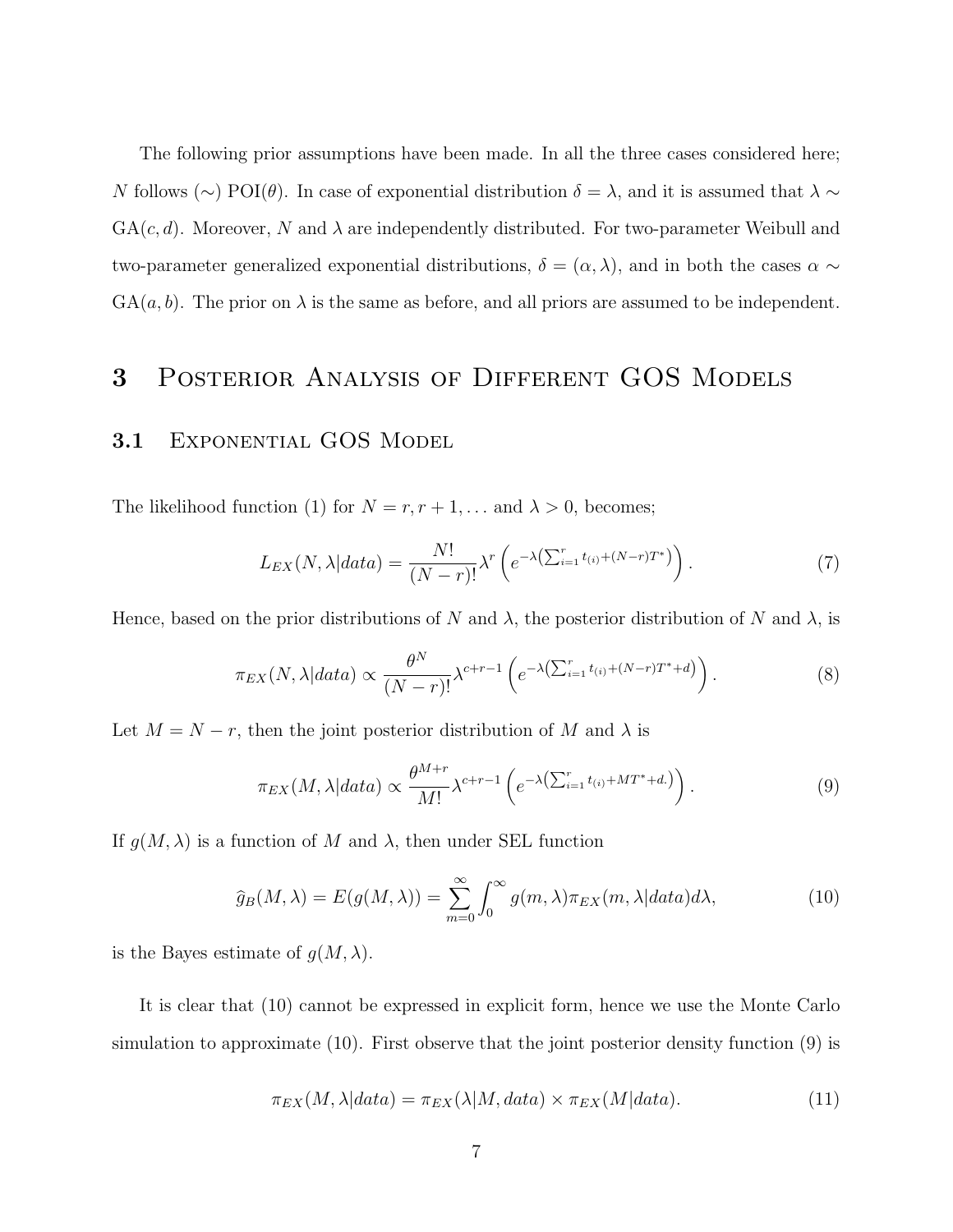Here

$$
\pi_{EX}(\lambda|M, data) \sim \text{GA}(c+r, \sum_{i=1}^r t_{(i)} + d + MT^*)
$$
\n(12)

and

$$
\pi_{EX}(M=m|data) = K \frac{\theta^{m+r}}{m!(\sum_{i=1}^{r} t_{(i)} + d + mT^{*})^{a+r}}; \quad m = 0, 1, ..., \tag{13}
$$

where

$$
K^{-1} = \sum_{m=0}^{\infty} \frac{\theta^{m+r}}{m! (\sum_{i=1}^{r} t_{(i)} + d + mT^{*})^{a+r}}.
$$

For  $\theta > 0$ ,  $K < \infty$ , all the moments of  $\pi_{EX}(M|data)$  are finite. Since  ${M|data}$  is a discrete distribution, a random sample from the probability mass function (13) can be easily generated. Therefore, the generation of samples from (9) can be performed as follows. First generate  $M$  from the discrete distribution with the probability mass function (13), and for a given  $M = m$ ,  $\lambda$  can be generated from a  $GA(a + r, \sum_{i=1}^{r} t_{(i)} + b + mT^*)$ . Based on the generated samples, Bayes estimates and HPD credible intervals can be easily constructed.

Alternatively, since here the full conditionals have well-known distributions, the Gibbs sampling is more convenient to use to compute the Bayes estimates and to construct the credible intervals. It can be easily observed that

$$
\pi_{EX}(M|\lambda, data) \sim \text{POI}(\theta e^{-\lambda T^*}),\tag{14}
$$

whereas,  $\pi(\lambda|M, data)$  has already been provided in (12). The following algorithm can be used for the above purpose.

#### ALGORITHM 1:

- Step 1: Choose  $\lambda_0$  and  $m_0$ , initial values of  $\lambda$  and  $M$ , respectively.
- Step 2: For  $i = 1, ..., B$ , generate  $\lambda_i$  and  $m_i$  from  $\pi(\lambda|M_{i-1}, data)$  and  $\pi(M|\lambda_{i-1}, data)$ , respectively.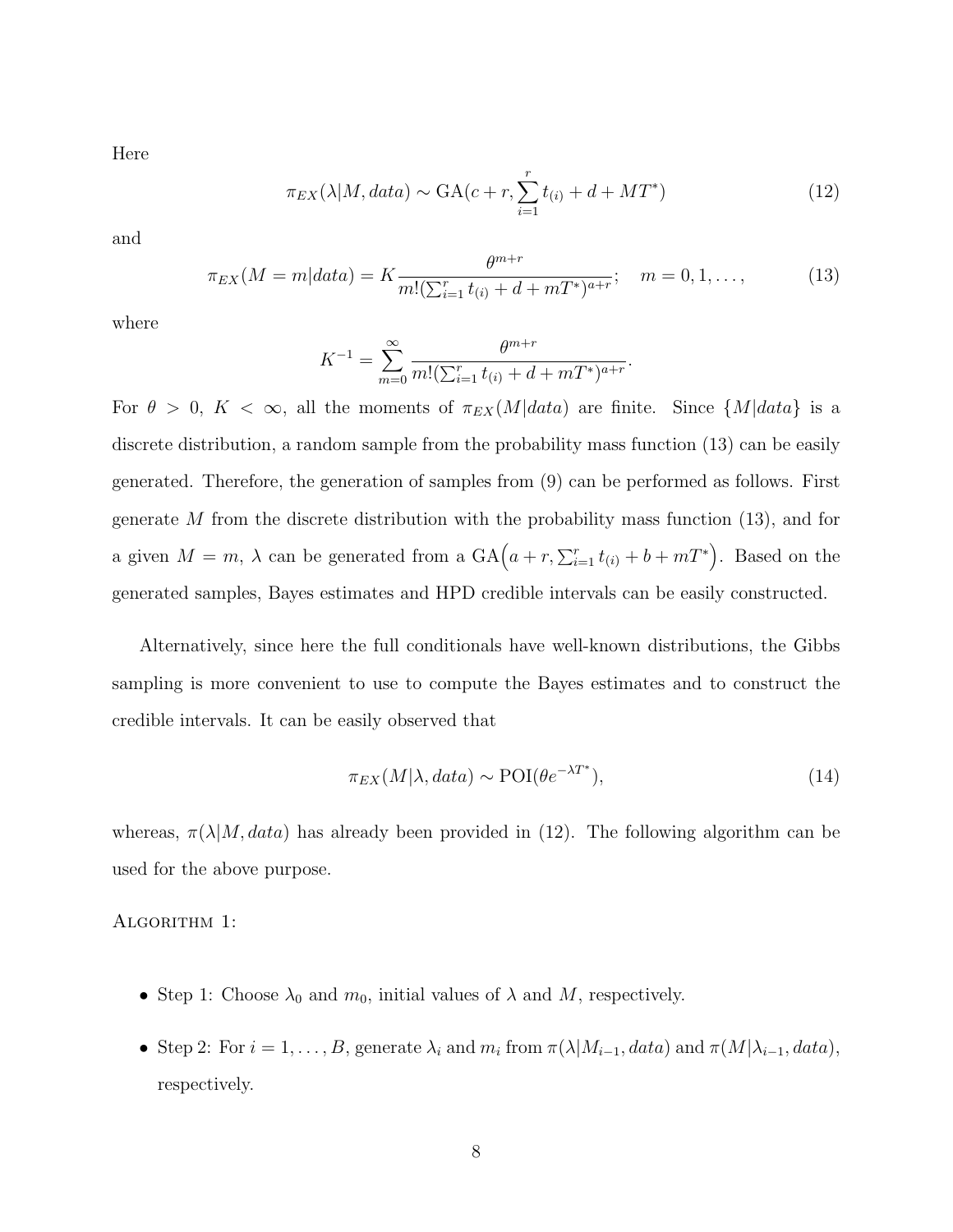- Step 3: Choose a suitable burn-in-period  $B^*$ , and discard the initial  $B^*$  values of  $\lambda_i$ and  $m_i$ .
- Step 4: If we denote  $g_i = g(m_i, \lambda_i)$ , for  $i = B^* + 1, \ldots, B$ , the Bayes estimate of  $g(M, \lambda)$ can be approximated as

$$
\widehat{g}(M,\lambda) \approx \frac{1}{B - B^*} \sum_{i=B^*+1}^{B} g_i
$$

• Step 5: To construct the  $100(1 - \beta)$ % HPD credible intervals of  $g(M, \lambda)$ , first order  $g_i$  for  $i = B^* + 1, ..., B$ , as  $g_{(B^*+1)} < ... < g_{(B)}$ , then construct all the  $100(1 - \beta)\%$ credible intervals of  $g(M, \lambda)$  as

$$
(g_{(B^*+1)}, g_{(B^*+1+(1-\beta)B)}), \ldots, (g_{(\beta B)}, g_{(B)}).
$$

Choose that interval which has the smallest length, see for example Chen and Shao (1999).

### 3.2 WEIBULL GOS MODEL

The likelihood function (1) is

$$
L_{WE}(N,\alpha,\lambda|data) = \frac{N!}{(N-r)!} \alpha^r \lambda^r \prod_{i=1}^r t_{(i)}^{\alpha-1} e^{-\lambda \left(\sum_{i=1}^r t_{(i)}^{\alpha} + (N-r)(T^*)^{\alpha}\right)}.
$$
 (15)

Therefore, the joint posterior density function of  $N$ ,  $\alpha$  and  $\lambda$  is

$$
\pi_{WE}(N,\alpha,\lambda|data) \propto \frac{\theta^N}{(N-r)!} \alpha^{a+r-1} e^{-\alpha(b-\sum_{i=1}^r \ln t_{(i)})} \lambda^{c+r-1} e^{-\lambda \left(\sum_{i=1}^r t_{(i)}^\alpha + (N-r)(T^*)^\alpha + d\right)}.
$$
 (16)

Similarly as before, the joint posterior density of  $M = N - r$ ,  $\alpha$  and  $\lambda$  becomes

$$
\pi_{WE}(M,\alpha,\lambda|data) \propto \frac{\theta^M}{M!} \alpha^{a+r-1} e^{-\alpha(b-\sum_{i=1}^r \ln t_{(i)})} \lambda^{c+r-1} e^{-\lambda \left(\sum_{i=1}^r t_{(i)}^\alpha + M(T^*)^\alpha + d\right)}.
$$
 (17)

Moreover, under SEL function

$$
\widehat{g}_B(M,\alpha,\lambda) = E(g(M,\alpha,\lambda)) = \frac{\sum_{m=0}^{\infty} \int_0^{\infty} \int_0^{\infty} g(m,\alpha,\lambda) \pi_{WE}(m,\alpha,\lambda) d\alpha d\lambda}{\sum_{m=0}^{\infty} \int_0^{\infty} \int_0^{\infty} \pi_{WE}(m,\alpha,\lambda) d\alpha d\lambda}, \quad (18)
$$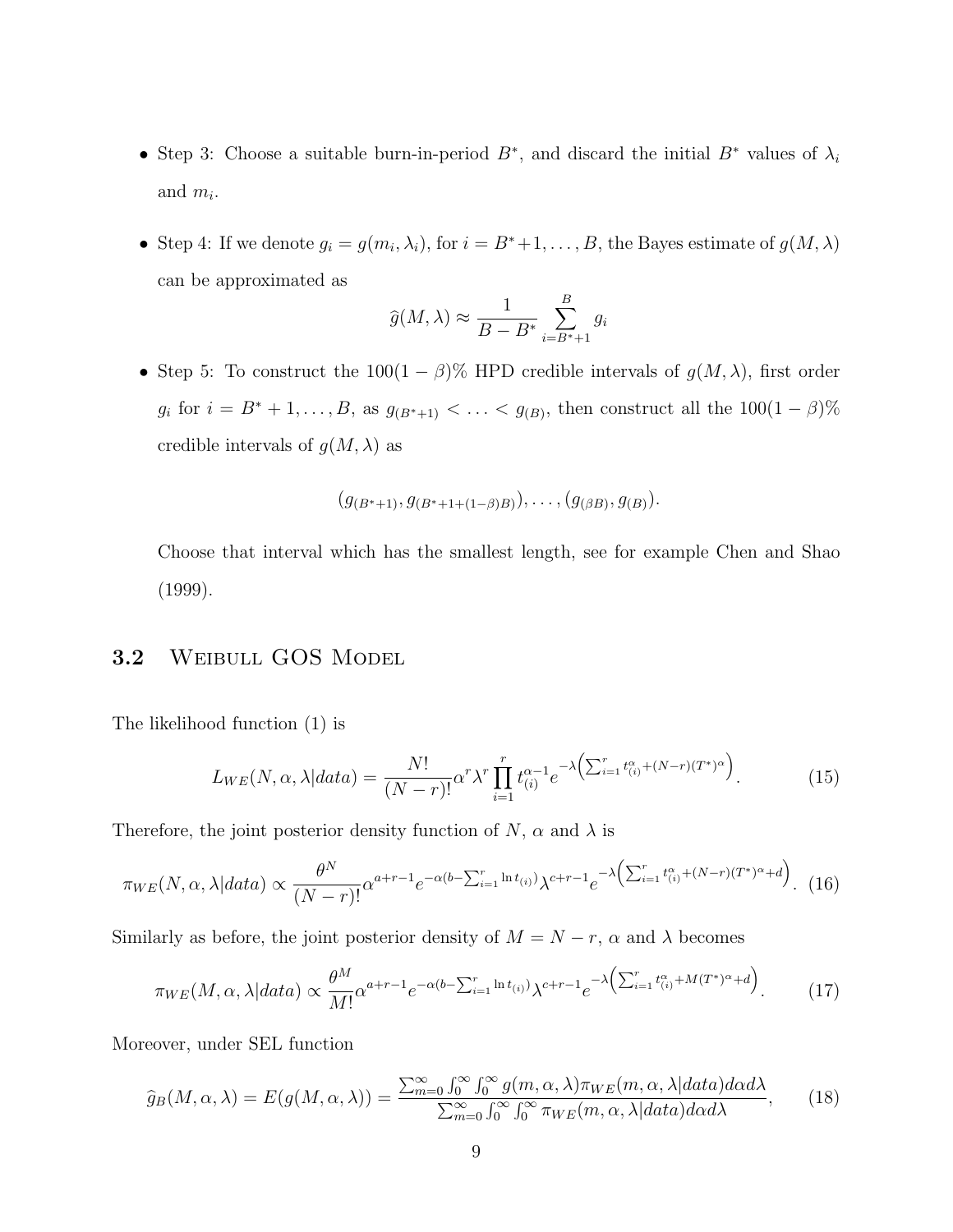is the the Bayes estimate of  $g(M, \alpha, \lambda)$ . In general, it does not have a compact form and hence, we use MCMC technique to evaluate  $(18)$ .

The full conditional distribution of  $\alpha$  is

$$
\pi_{WE}(\alpha|M,\lambda,data) \propto \alpha^{a+r-1} e^{-\alpha(b-\sum_{i=1}^{r} \ln t_{(i)})} e^{-\lambda \left(\sum_{i=1}^{r} t_{(i)}^{\alpha} + M(T^*)^{\alpha}\right)},
$$
\n(19)

and we have the following result regarding the shape of (19).

LEMMA 1: The full conditional PDF of  $\alpha$  as given in (19) is log-concave.

PROOF: See in the Appendix.

Random samples can be easily generated from (19), see for example Devroye (1984) or Kundu (2008), Further, the full conditional distributions of  $\lambda$  and M are

$$
\pi_{WE}(\lambda|\alpha, M, data) \sim \text{GA}\left(c + r, \sum_{i=1}^{r} t_{(i)}^{\alpha} + M(T^*)^{\alpha} + d\right)
$$
\n(20)

and

$$
\pi_{WE}(M|\alpha,\lambda,data) \sim \text{POI}\left(\theta e^{-\lambda(T^*)^{\alpha}}\right). \tag{21}
$$

П

Therefore, we will be able to generate random samples from the full conditionals of  $\alpha$ ,  $\lambda$  and M. Hence using the Gibbs sampling procedure as in Algorithm 1, the Bayes estimates and the credible intervals can be constructed.

#### 3.3 Generalized Exponential GOS Model

In this case for  $N = r, r + 1, ..., \lambda > 0$  and  $\alpha > 0$ , the likelihood function (1) becomes:

$$
L_{GE}(N, \alpha, \lambda|data) = \frac{N!}{(N-r)!} \alpha^r \lambda^r e^{-\lambda \sum_{i=1}^r t_{(i)}} \prod_{i=1}^r (1 - e^{-\lambda t_{(i)}})^{\alpha - 1} \left(1 - (1 - e^{-\lambda T^*})^{\alpha}\right)^{N-r}.
$$

The posterior distribution of  $\alpha$ ,  $\lambda$  and N is

$$
\pi_{GE}(N,\alpha,\lambda|data) \propto \frac{\theta^N}{(N-r)!} \alpha^{a+r-1} e^{-b\alpha} e^{(\alpha-1)\sum_{i=1}^r \ln(1-e^{-\lambda t_i})} \lambda^{c+r-1} e^{-\lambda \left(\sum_{i=1}^r t_{(i)} + d\right)}
$$

$$
\times \left\{1 - (1 - e^{-\lambda T^*})^{\alpha}\right\}^{N-r}.
$$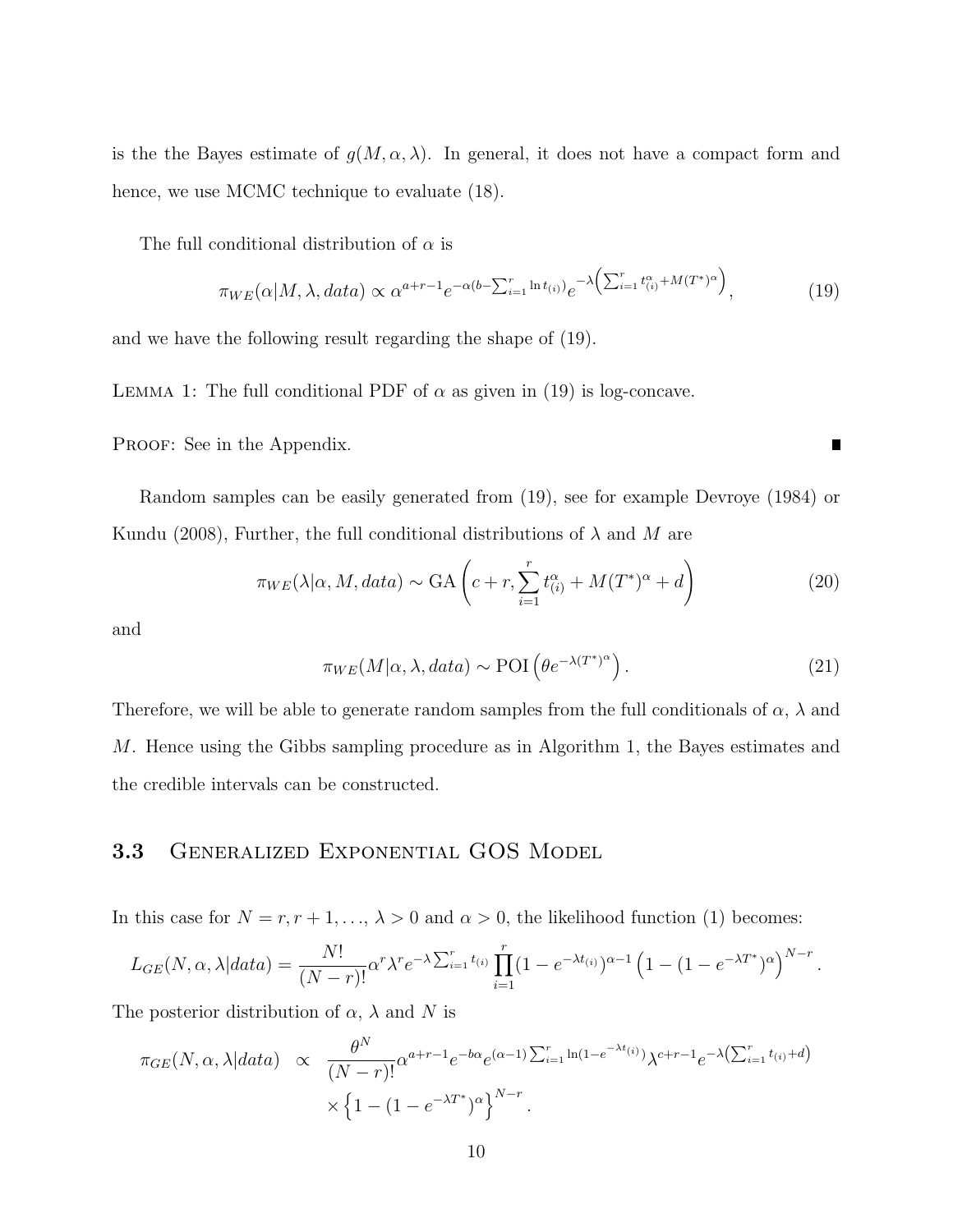The joint posterior distribution of  $M = N - r$ ,  $\alpha$  and  $\lambda$  is

$$
\pi_{GE}(M,\alpha,\lambda|data) \propto \frac{\theta^M}{M!} \alpha^{a+r-1} e^{-\alpha \left(b - \sum_{i=1}^r \ln(1 - e^{-\lambda t_i})\right)} \lambda^{c+r-1} e^{-\lambda(d + \sum_{i=1}^r t_{(i)})}
$$

$$
\times e^{-\sum_{i=1}^r \ln(1 - e^{-\lambda t_{(i)}})} \left\{1 - (1 - e^{-\lambda T^*})^{\alpha}\right\}^M. \tag{22}
$$

The Bayes estimate of any function  $g(M, \alpha, \lambda)$  under the SEL function cannot be obtained in explicit form. Importance sampling can be used for constructing the Bayes estimate and the credible interval of  $g(M, \alpha, \lambda)$ . After some calculations, it can be seen that

$$
\pi_{GE}(M, \alpha, \lambda | data) \propto \pi_{GE}(M|\alpha, \lambda, data) \times \pi_{GE}(\alpha | \lambda, data) \times \pi_{GE}(\lambda | data) \times h(m, \alpha, \lambda, data),
$$
\n(23)

where

$$
M|\alpha, \lambda, data \sim \text{POI}(\theta(1 - (1 - e^{-\lambda T^*})^{\alpha}))
$$

$$
\alpha|\lambda, data \sim \text{GA}\left(a + r, b - \sum_{i=1}^r \ln(1 - e^{-\lambda t_{(i)}})\right)
$$

$$
\lambda|data \sim \text{GA}\left(c + r, \sum_{i=1}^r t_{(i)} + d\right)
$$

and

$$
h(m, \alpha, \lambda, data) = \left(e^{\theta(1 - (1 - e^{-\lambda T^*)\alpha}) - \sum_{i=1}^r \ln(1 - e^{-\lambda t_{(i)}})}\right) \times \frac{1}{\left(b - \sum_{i=1}^r \ln\left(1 - e^{-\lambda t_{(i)}}\right)\right)^{a+r}}.
$$

It follows that if  $b > 0$  and  $c > 0$ , then the right hand side of (23) is integrable. Moreover, it may be noted that  $\left(b-\sum_{i=1}^{r} a_i\right)$  $i=1$  $\ln\left(1-e^{-\lambda t_{(i)}}\right)\right)^{a+r}$ is always positive. We can use the following importance sampling procedure for the purpose.

ALGORITHM 2:

• Step 1: Generate  $\lambda_1$ ,  $\alpha_1$  and  $m_1$ , where

$$
\lambda_1 \sim \pi_{GE}(\lambda|data), \alpha_1 \sim \pi_{GE}(\alpha|\lambda_1, data)
$$
 and  $m_1 \sim \pi_{GE}(M|\alpha_1, \lambda_1, data)$ .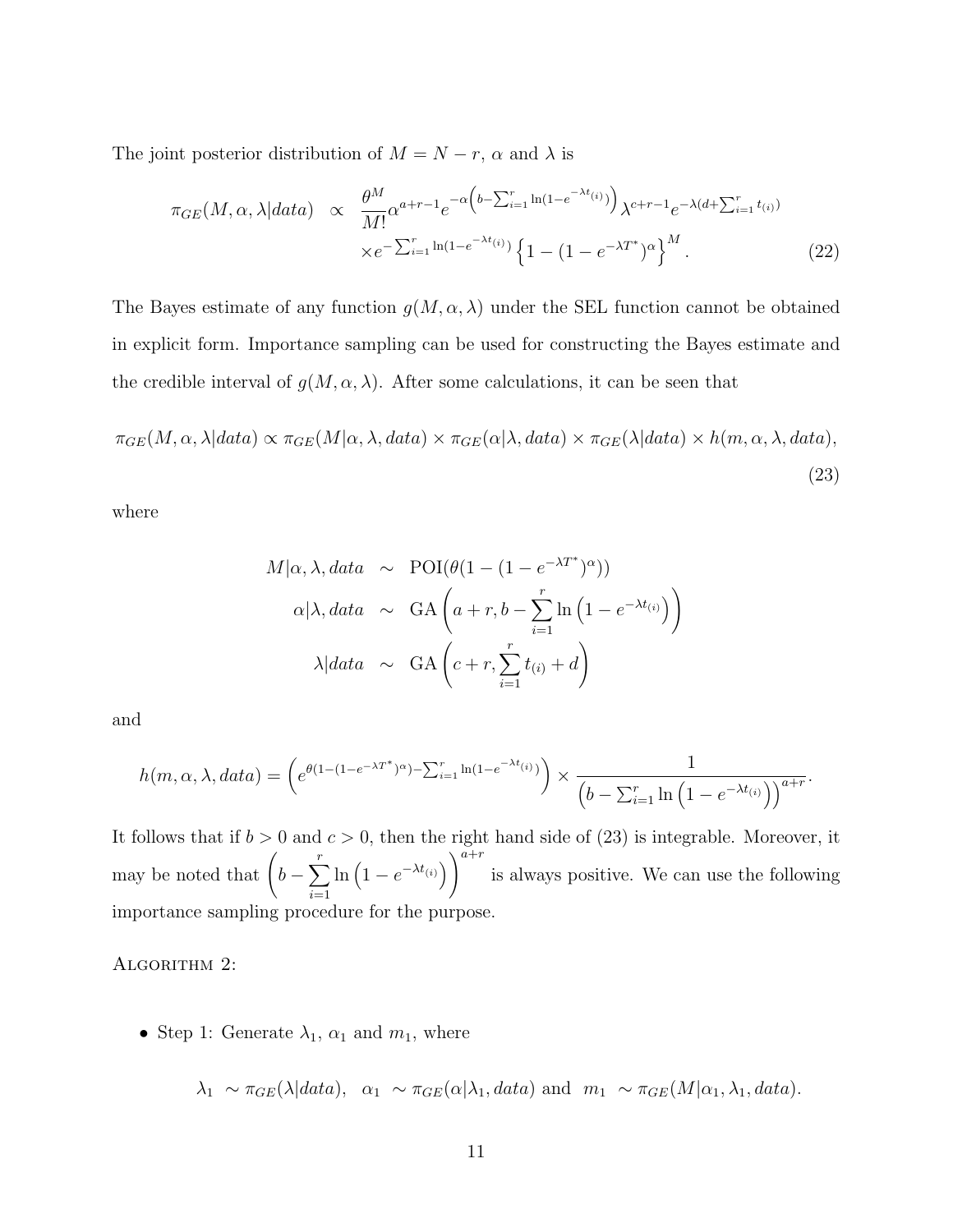- Step 2: Repeat Step 1 B times and obtain  $(m_1, \alpha_1, \lambda_1), \ldots, (m_B, \alpha_B, \lambda_B)$ .
- Step 3: Obtain the Bayes estimate of  $g(M, \alpha, \lambda)$  as

$$
E(g(M, \alpha, \lambda)) = \frac{\sum_{i=1}^{B} g_i h(m_i, \alpha_i, \lambda_i, data)}{\sum_{i=1}^{B} h(m_i, \alpha_i, \lambda_i, data)}, \quad \text{where} \quad g_i = g(m_i, \alpha_i, \lambda_i).
$$

• Step 4: To compute the HPD credible interval of  $g(M, \alpha, \lambda)$ , first compute

$$
w_i = \frac{h(m_i, \alpha_i, \lambda_i, data)}{\sum_{i=1}^B h(m_i, \alpha_i, \lambda_i, data)}; \quad i = 1, 2, \dots, B.
$$

Arrange  $\{(g_1, w_1), \ldots, (g_B, w_B)\}\$ as  $\{(g_{(1)}, w_{[1]}), \ldots, (g_{(B)}, w_{[B]})\}\$ , where  $g_{(1)} < \ldots <$  $g_{(B)}$ , and  $w_{[i]}$ 's are associated with  $g_{(i)}$ 's.

• Step 5: Then a 100(1- $\beta$ )% credible interval of  $g(M, \alpha, \lambda)$  is  $(g_{(L_{\gamma})}, g_{(U_{\gamma})})$ , for  $0 < \gamma < \beta$ , where

$$
\sum_{i=1}^{L_{\gamma}} w_{[i]} \leq \gamma < \sum_{i=1}^{L_{\gamma}+1} w_{[i]} \quad \text{ and } \quad \sum_{i=1}^{U_{\gamma}} w_{[i]} \leq 1 + \gamma - \beta < \sum_{i=1}^{U_{\gamma}+1} w_{[i]}.
$$

• Step 6: The 100(1 –  $\beta$ )% HPD credible interval of  $g(M, \alpha, \lambda)$  is  $(g_{(L_{\gamma^*})}, g_{(U_{\gamma^*})})$ , such that the length of the credible interval is minimum, see for example Chen and Shao (1999).

### 4 SIMULATION EXPERIMENTS

Extensive simulation experiments have been performed for different parameter values and for different termination points  $(T^*)$  under all the proposed models. To generate samples from a given distribution function, for a fixed  $N$  and for fixed parameter values, first we generate a sample of size N from the given distribution using the simple inverse transformation method. We order the generated sample, and consider those points which are less than or equal to T ∗ , and that is the required sample. We have adopted the Gibbs sampling algorithm as suggested in Section 3 for exponential and Weibull GOS models, and in the case of the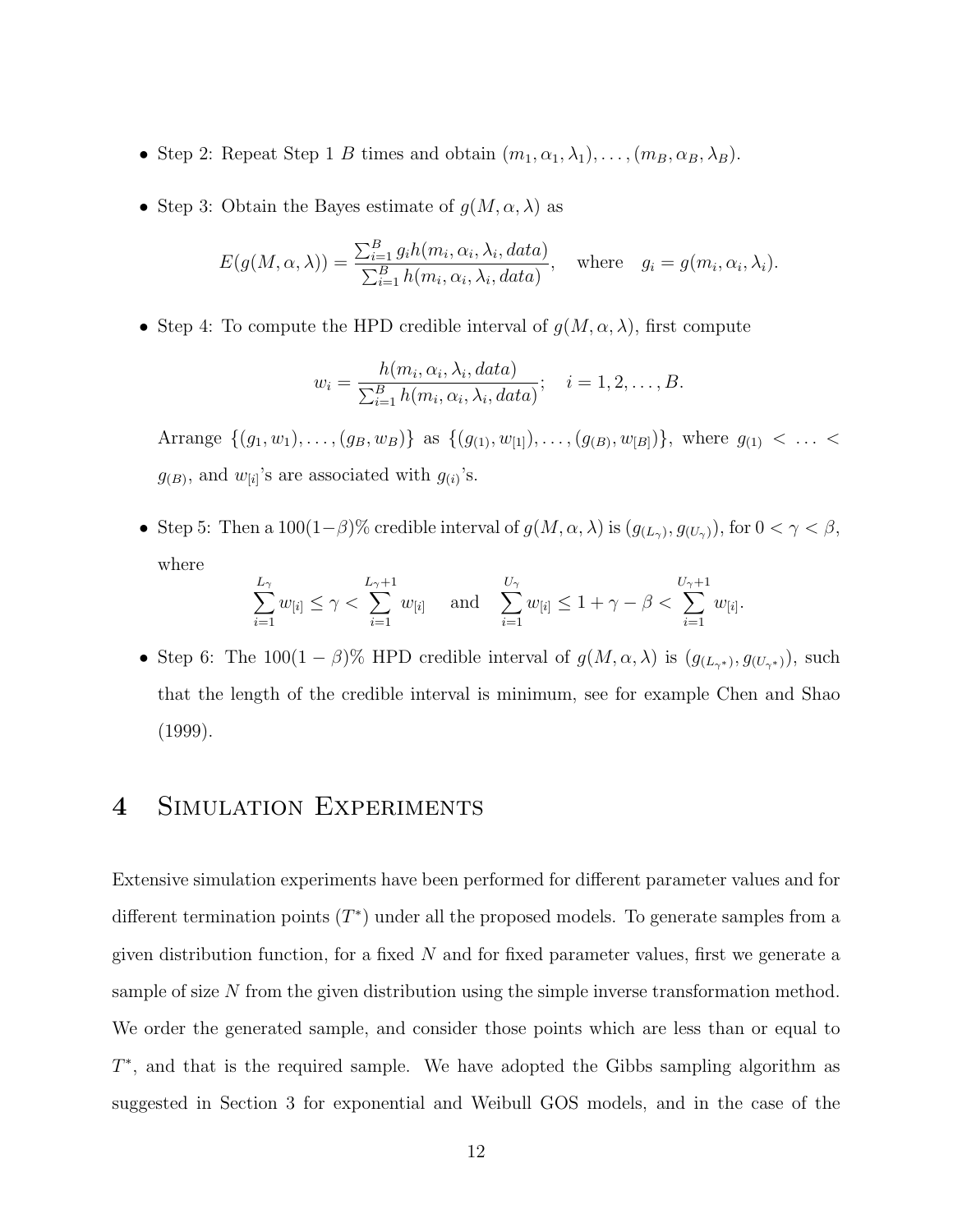generalized exponential GOS model, importance sampling technique has been incorporated. The results have been obtained based on 5000 replications. For Gibbs sampling procedure, for each replication, 2500 iterations are performed, and the initial 500 iterations are taken as burn-in. So, for a particular sample, the Bayes estimate and the credible interval are obtained based on 2000 sample values from the posterior density function. For importance sampling, 2000 sample values have been used for each replication.

The results are presented in Tables 2 - 7. For each parameter, we present the average estimates, the average lower and upper limits of the 95% HPD credible intervals, the average lengths and the coverage percentages. For each model, the results are presented in two tables. In the first table,  $T^*$  is varied while other parameters are kept fixed, and in the second table, T ∗ is fixed, where the other parameters are changing. We have considered both informative and non-informative priors. In the case of non-informative priors, we take  $a = b = c = d = 0$ , and it is improper.

It is observed that in all the cases considered here, the average Bayes estimates are very close to the true parameter values. From Tables 2, 4 and 6, it is observed that as  $T^*$  increases the length of the HPD credible intervals decrease, as expected. From Tables 3, 5 and 7, it is observed that for fixed  $N$ , the performance of the Bayes estimates does not depend much on the hyper-parameters. In the case of non-informative priors, the average Bayes estimates of  $N$  are slightly smaller than the true  $N$ , for all the models, although the length of the average HPD credible intervals is also smaller than the rest. In all the cases considered, it is observed that the coverage percentages are very close to the corresponding nominal value. Overall, the performance of the proposed methods is quite satisfactory.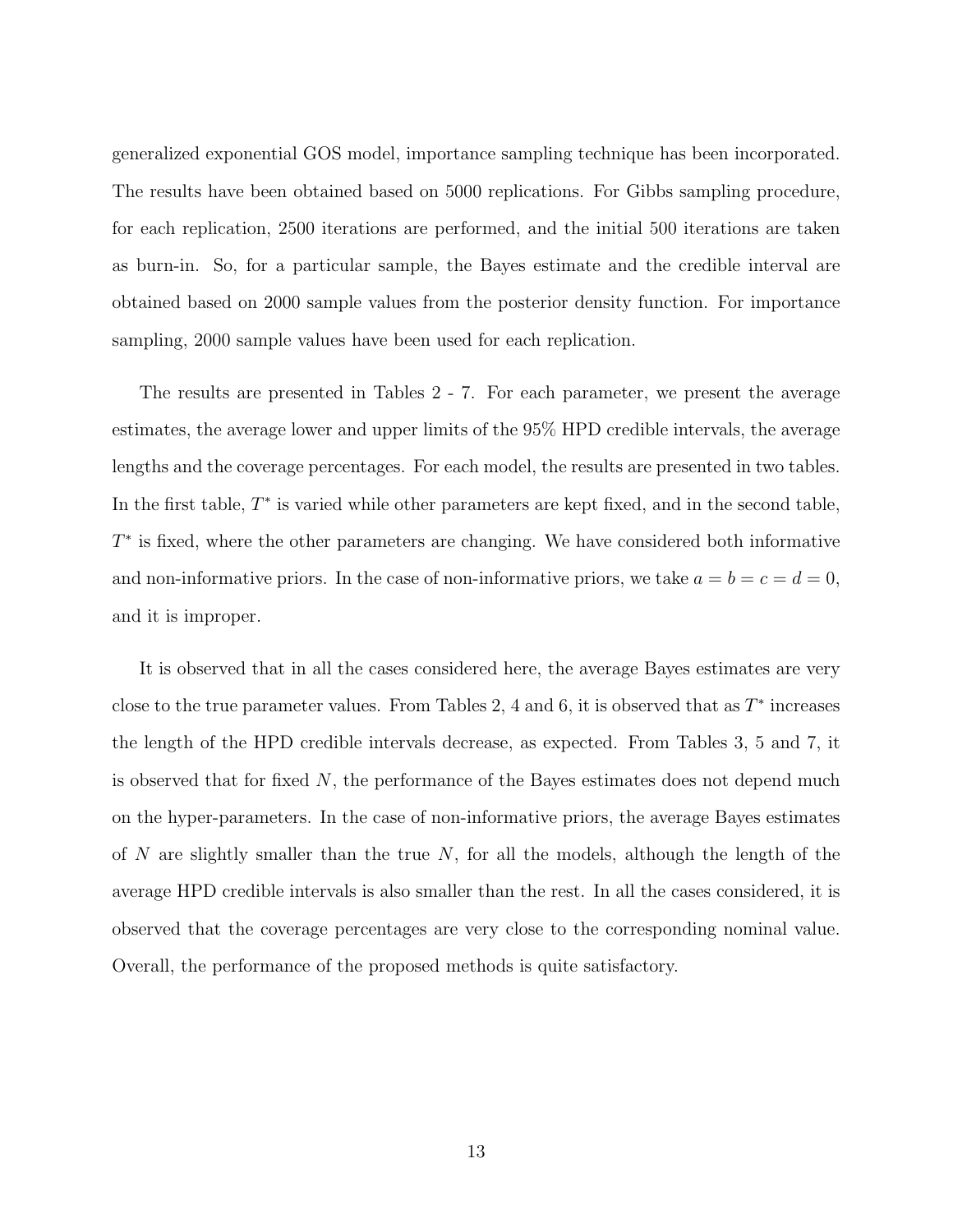### 5 Data Analysis

We use the following data set presented in Table 1. The data points represent the failure

|  | 78   87   91   92   95   98   104   105   116   149   156   247 |  |  |  |  |  |
|--|-----------------------------------------------------------------|--|--|--|--|--|
|  | 249   250   337   384   396   405   540   798   814   849       |  |  |  |  |  |

Table 1: DATA SET.

times for errors detected during the development of software and time units are in days. See for example Osborne and Severini (2000) for the detailed description of the data. This data set has been analyzed by several authors, for example by Goel and Okumoto (1979), Jelinski and Moranda (1972), Raftery (1987) and Osborne and Severini (2000) using exponential GOS model. In Table 8, we have presented the results compiled by Osborne and Severini  $(2000)$  on different point estimates of N, and also two different confidence intervals. Various estimators of  $N$  are obtained by taking different stopping time  $T^*$ , and using exponential distribution.

We have analyzed the data set using three different GOS distributions namely: (i) Exponential GOS model  $(M_1)$ , (ii) Weibull GOS model  $(M_2)$  and (iii) Generalized exponential GOS model  $(M_3)$ . Since there is no prior information available, we have assumed improper priors in all these cases. Point estimates of the different parameters are presented in Table 9 and 95% HPD credible intervals for different parameters are presented in Tables 10 and 11.

Next we consider selection of appropriate model out of three models under study. Bayes factor will be used for the purpose of selection of correct model from the set of models. If we have two models, say,  $M_i$  and  $M_j$ , then the Bayes factor is given by  $2\ln B_{ij}$ , where

$$
B_{ij} = \frac{Prob(data|M_i)}{Prob(data|M_j)}.
$$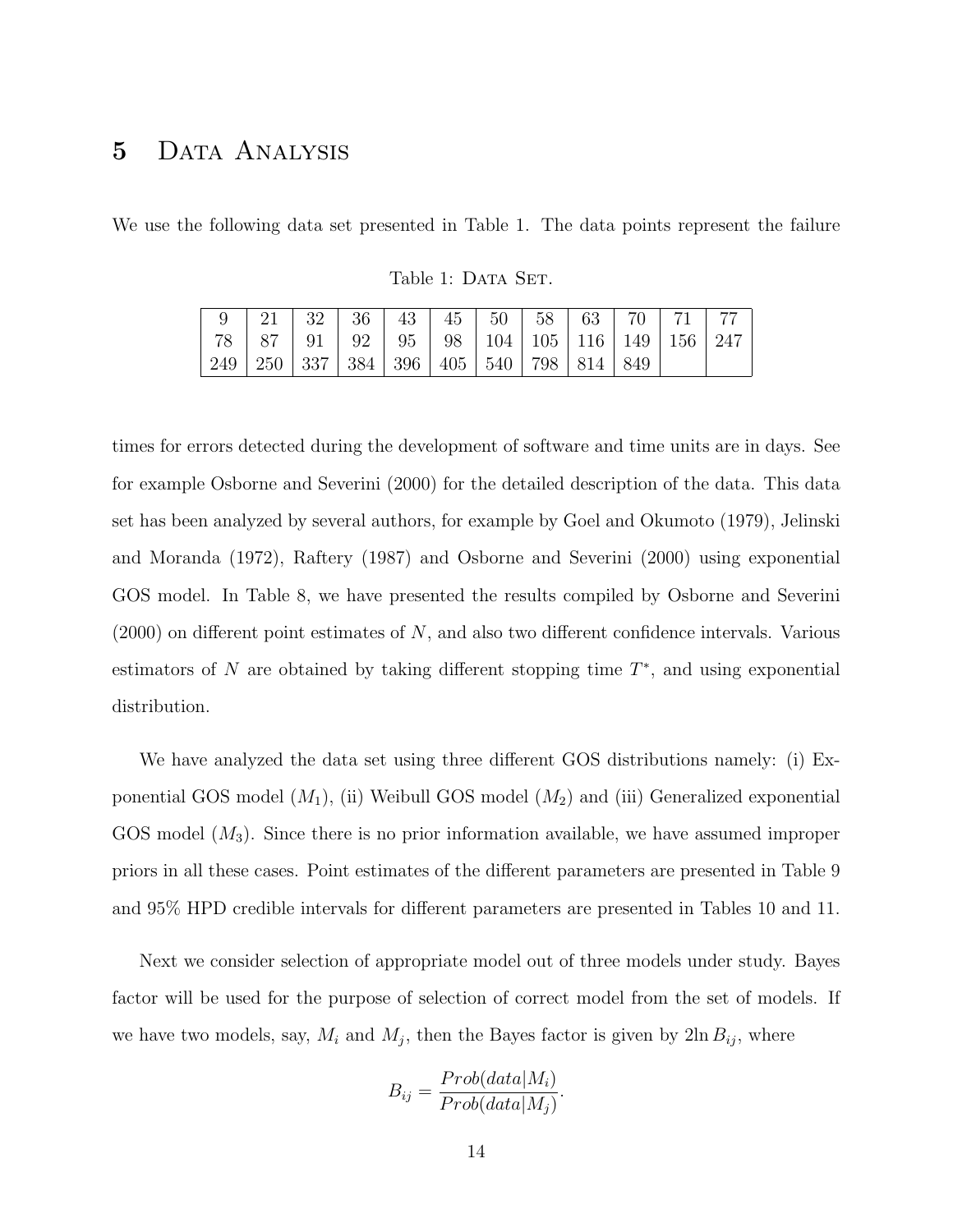Here  $Prob(data|M_i)$  and  $Prob(data|M_j)$  are the marginal probabilities of data under  $M_i$  and  $M_j$ , respectively. To compute  $Prob(data|M_i)$ , we adopt the following procedure. Observe that

$$
Prob(data|M_1) = \sum_{N=0}^{\infty} \int_0^{\infty} P(data, N, \lambda|M_1) d\lambda
$$
  
= 
$$
\sum_{N=r}^{\infty} \int_0^{\infty} P(data|N, \lambda, M_1) P(N, \lambda|M_1) d\lambda
$$
  
= 
$$
\frac{d^c}{\Gamma(c)} \sum_{N=r}^{\infty} \int_0^{\infty} \frac{e^{-\theta} \theta^N}{(N-r)!} \lambda^{r+c-1} e^{-\lambda (\sum_{i=1}^r t_{(i)} + (N-r)T^* + d)} d\lambda
$$
  
= 
$$
\frac{d^c \theta^r}{\Gamma(c)} \sum_{M=0}^{\infty} \frac{e^{-\theta} \theta^M}{M!} \frac{\Gamma(r+c)}{(d + \sum_{i=1}^r t_{(i)} + MT^*)}^{r+c}.
$$

Therefore, for non-informative prior

$$
Prob(data|M_1) = e^{-r} r^{r} \Gamma(r) \sum_{M=0}^{\infty} \frac{r^{M}}{M! \left(\sum_{i=1}^{r} t_{(i)} + MT^{*}\right)^{r+c}}.
$$

For non-informative prior, it can be shown after some calculations that

$$
Prob(data|M_2) = e^{-r}r^r \Gamma(r) \sum_{M=0}^{\infty} \frac{r^M}{M!} \times \int_0^{\infty} \frac{\alpha^{r-1} \prod_{i=1}^r t_{(i)}^{\alpha-1}}{(\sum_{i=1}^r t_{(i)}^{\alpha} + M(T^*)^{\alpha})^r} d\alpha
$$

$$
= e^{-r}r^r \Gamma(r) \sum_{M=0}^{\infty} \frac{r^M}{M!} \times A(M),
$$

where

$$
A(M) = \int_0^\infty \frac{\alpha^{r-1} \prod_{i=1}^r t_{(i)}^{\alpha-1}}{(\sum_{i=1}^r t_{(i)}^\alpha + M(T^*)^\alpha)^r} d\alpha.
$$

Note that  $A(M)$  can be easily computed using importance sampling technique. Similarly,  $Prob(data|M_3)$  can also be obtained using importance sampling technique.

For the given data set, we have provided the Bayes factors namely  $2 \ln(B_{12})$ ,  $2 \ln(B_{13})$  and  $2\ln(B_{23})$  in Table 12. From Table 12, it is immediate that for all values of  $T^*$ , the exponential distribution is a clear choice over the Weibull or generalized exponential distributions. We have also computed the log-predictive likelihood values for the three different models as it has been suggested by Kuo and Yang (1996) for the model choice. We have used the first 26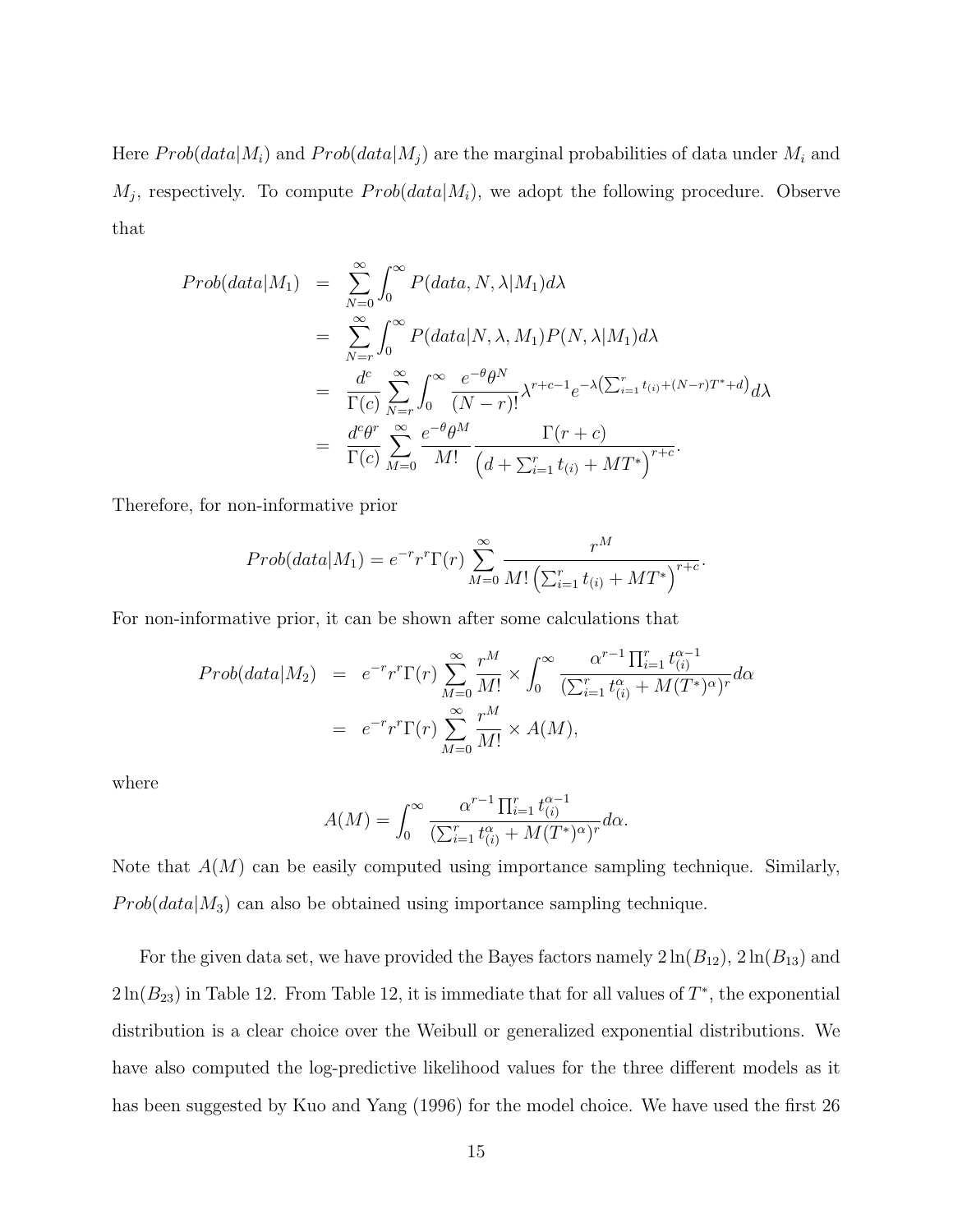failures as the training sample and the last 5 failures as the predictive sample. Based on the same non-informative prior, we obtained the log-predictive likelihood values for exponential, Weibull and generalized exponential as -37.15, -37.94 and -38.13, respectively. Therefore, it also indicates the exponential distribution.

It is clear that Bayes estimator under non-informative priors behave very similarly to the different estimators obtained based on the frequentist approach. On the other hand, the proposed method has an advantage that it is quite simple to implement, and even for small T ∗ , it produces estimators which are finite and with finite credible intervals.

### **6** CONCLUSION

In this paper we have considered Bayesian estimation of N and other unknown parameters in GOS models. We have considered three different lifetime distributions namely (i) exponential, (ii) Weibull and (iii) generalized exponential distributions. Based on fairly general priors, the Bayesian inferences are obtained for the unknown parameters. It may be mentioned that Raftery (1987) considered the same problem and provided a Bayesian solution. But the author has mainly restricted the attention on the exponential family. Although he has indicated the generalization to the non-exponential family, no proper method has been suggested for construction of credible intervals of the unknown parameters. In our case although we have considered only three models, but the method can be extended for other distributions also. Since the implementation of the proposed method is quite straight forward, it can be used quite conveniently in practice in a very general set up.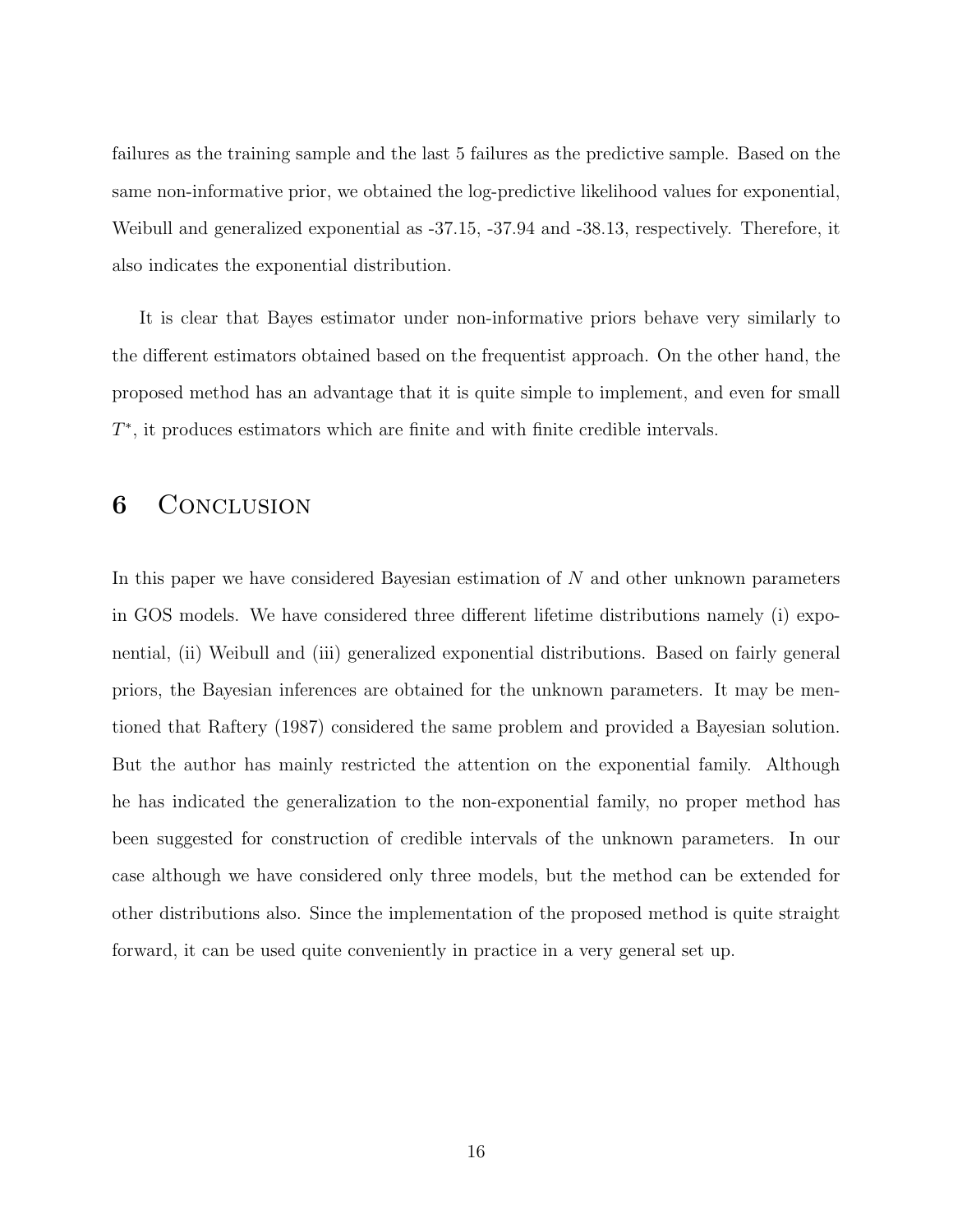### Acknowledgement

This work is partially supported by the project "Optimization and Reliability Modeling" funded by Indian Statistical Institute.

## Appendix

PROOF OF LEMMA 1: The full conditional of  $\alpha$  is

$$
\pi_{WE}(\alpha|M,\lambda,data) = k\alpha^{a+r-1}e^{-\alpha(b-\sum \ln t_{(i)})}e^{-\lambda(\sum_{i=1}^{r}t_{(i)}^{\alpha}+M(T^*)^{\alpha})},
$$

where

$$
k^{-1} = \int_0^\infty \alpha^{a+r-1} e^{-\alpha(b-\sum \ln t_{(i)})} e^{-\lambda \left(\sum_{i=1}^r t_{(i)}^\alpha + M(T^*)^\alpha\right)} d\alpha.
$$

Now,

$$
\ln \pi(\alpha|M, \lambda, data) = \ln k + (\alpha + r - 1) \ln \alpha - \alpha(b - \sum \ln t_{(i)}) - \lambda g(\alpha),
$$

where

$$
g(\alpha) = \sum_{i=1}^r t_{(i)}^{\alpha} + M(T^*)^{\alpha}.
$$

Hence,

$$
\frac{d^2 \ln \pi(\alpha|M, \lambda, data)}{d\alpha^2} = -\frac{a+r-1}{\alpha^2} - \lambda \frac{d^2 g(\alpha)}{d\alpha^2}.
$$

Now  $\frac{d^2g(\alpha)}{d\alpha^2} = \sum_{i=1}^r (\ln t_{(i)})^2 t_{(i)}^{\alpha} + M(\ln T^*)^2 (T^*)^{\alpha} > 0$  and  $a+r-1 > 0$ , so  $\frac{d^2 \ln \pi(\alpha|M, \lambda, data)}{d\alpha^2}$  $\frac{d\alpha^2}{d\alpha^2}$  < 0. Hence  $\pi_{WE}(\alpha|M, \lambda, data)$  is log-concave.

# References

[1] Anscombe, F.J. (1961), "Estimating a mixed exponential response law", Journal of the American Statistical Association, vol. 56, 493 - 502.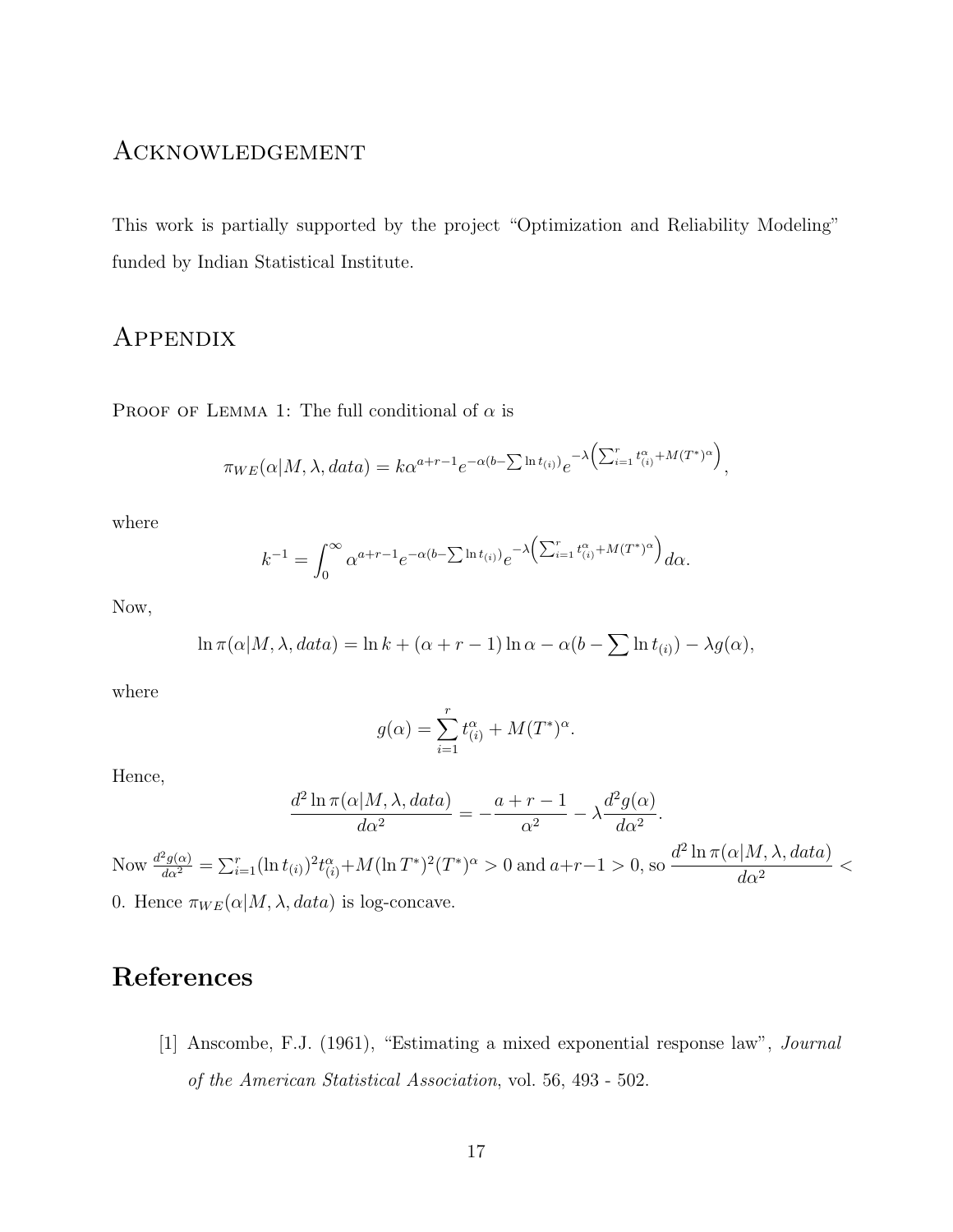- [2] Blumenthal, S. and Marcus, R. (1975). Estimating population size with exponential failure. Journal of the American Statistical Association, vol. 70, 913 - 922.
- [3] Chen, M.H. and Shao, Q.M. (1999). Monte Carlo estimation of Bayesian Credible and HPD intervals. Journal of Computational and Graphical Statistics, vol. 8, 69 - 92.
- [4] DasGupta, A. and Herman, R. (2005), "Estimation of binomial parameters when both n and p are unknown", *Journal of Statistical Planning and Inference*, vol. 130, 391 -404.
- [5] Devroye, L. (1984), "A simple algorithm for generating random variables with a log-concave density", Computing, vol. 33, 246 - 257.
- [6] Forman, E.H. and Singpurwalla, N.D. (1977), "An empirical stopping rule for debugging and testing computer software", Journal of the American Statistical Association, vol. 72, 750 757.
- [7] Goel, A.L. and Okumoto, K. (1979), "Time-dependent error detection model for software reliability and other performance measures", IEEE Transactions on Reliability, vol. 28, 206 - 211.
- [8] Gupta, R.D. and Kundu, D. (1999), "Generalized Exponential Distributions", Australian and New Zealand Journal of Statistics, Vol. 41, 173-188.
- [9] Hoel, D. G. (1968), "Sequential testing of sample size", Technometrics, vol. 10, 331-341.
- [10] Jelinski, Z. and Moranda, P.B. (1972), "Software reliability research", Statistical Computer Performance Evaluation, ed. W. Freiberger, London, Academic Press, 465 - 484.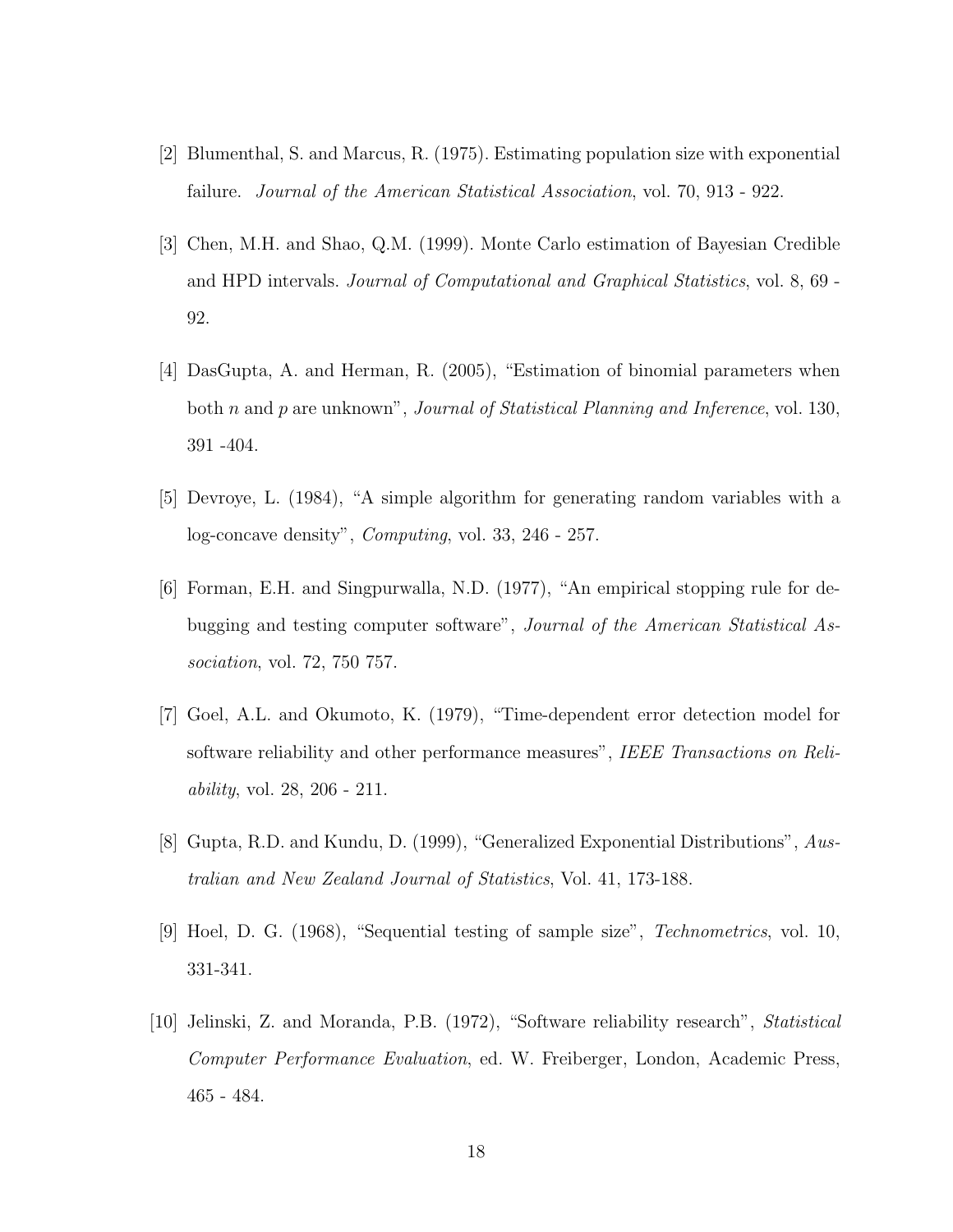- [11] Jewell, W.S. (1985), "Bayesian extensions to basic model of software reliability", IEEE Transactions on Software Reliability, vol. 12, 1465 - 1471.
- [12] Joe, H. (1989), "Statistical inference for general order statistics and NHPP software reliability models", *IEEE Transactions on Software Reliability*, vol. 16, 1485 - 1491.
- [13] Joe, H. and Reid, N (1985), "Estimating the number of faults in a system", Journal of the American Statistical Association, vol. 80, 222-226.
- [14] Johnson, N.L. (1962), "Estimation of sample size", Technometrics, vol. 4, 59 67.
- [15] Kundu, D. (2008), "Bayesian inference and life testing plan for the Weibull distribution in presence of progressive censoring", Technometrics, vol. 50, 144 - 154.
- [16] Kuo, L. and Yang, T. (1995), "Bayesian computation of software reliability", Journal of Computational and Graphical Statistics, vol. 4, 65 - 82.
- [17] Kuo, L. and Yang, T. (1996), "Bayesian computation for nonhomogeneous Poisson processes in software reliability", Journal of the American Statistical Association, vol. 91, 763 - 773.
- [18] Meinhold, R.J. and Singpurwalla, N.D. (1983), "Bayesian analysis of common used model for describing software failures", The Statistician, vol. 32, 168 - 173.
- [19] Nadarajah, S. (2011), "The exponentiated exponential distribution: a survey", Advances in Statistical Analysis, vol. 95, 219 - 251.
- [20] Osborne, J. A. and Severini, T. A. (2000), "Inference for exponential order statistic models based on an integrated likelihood function", Journal of the American Statistical Association, vol. 95, 1220-1228.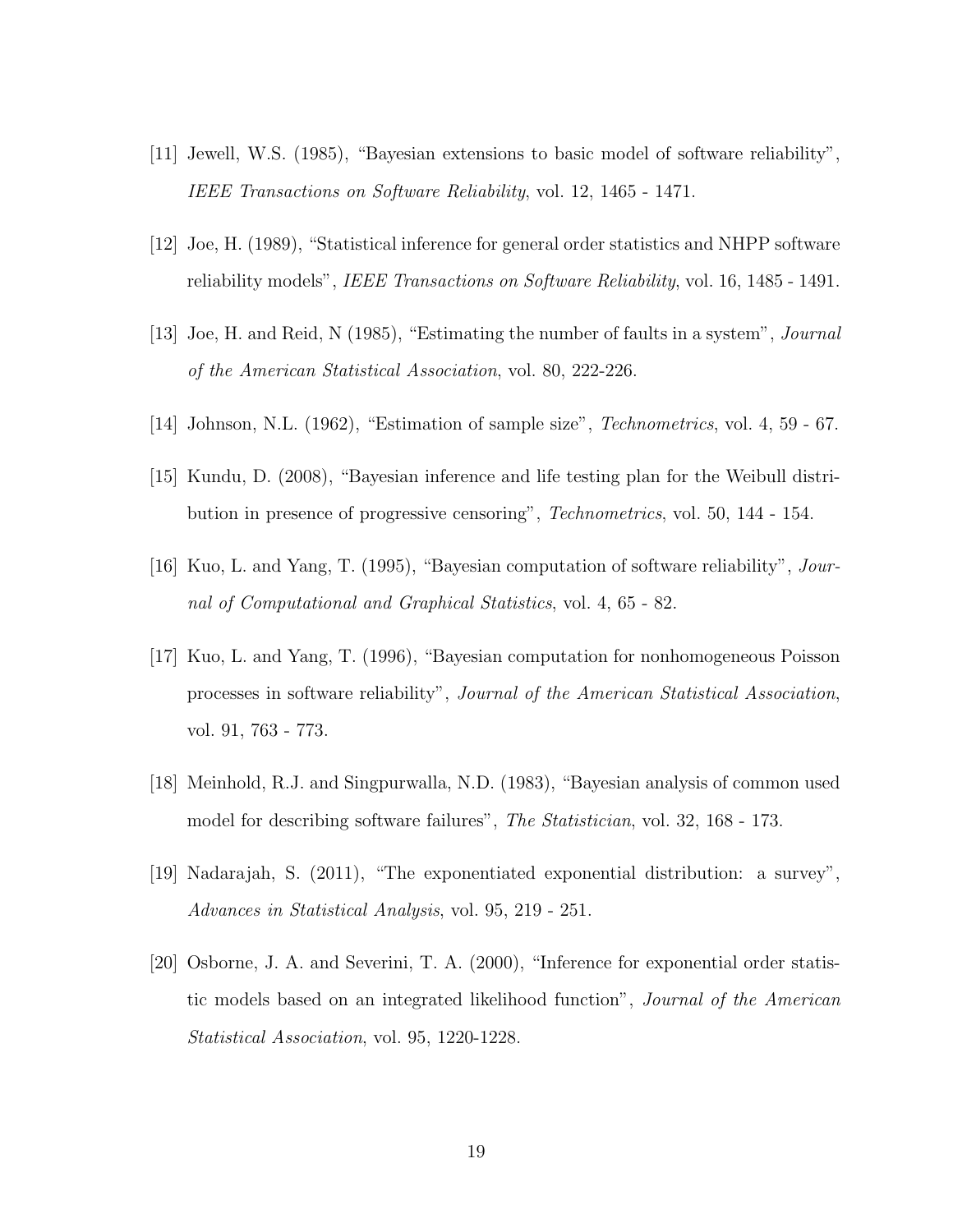[21] Raftery, A. E. (1987), "Inference and prediction of a general order statistic model with unknown population size", Journal of the American Statistical Association, vol. 82, 1163-1168.

|                  |              | $N=30, \quad \theta=30, \quad \lambda=2, \quad a=5, \quad b=2.5$ |                |                |                |                |  |  |  |  |
|------------------|--------------|------------------------------------------------------------------|----------------|----------------|----------------|----------------|--|--|--|--|
|                  |              |                                                                  |                |                |                |                |  |  |  |  |
|                  | Parameters   |                                                                  |                |                |                |                |  |  |  |  |
|                  |              | $T^* = 0.25$                                                     | $T^* = 0.5$    | $T^* = 0.75$   | $T^* = 1.0$    | $T^* = 5.0$    |  |  |  |  |
|                  |              |                                                                  |                |                |                |                |  |  |  |  |
| $\boldsymbol{r}$ | Observed     | 11.43                                                            | 18.87          | 23.42          | 26.11          | 30.01          |  |  |  |  |
|                  | (Average)    |                                                                  |                |                |                |                |  |  |  |  |
|                  | Estimate     | 30.07                                                            | 30.19          | 30.27          | 30.31          | 30.05          |  |  |  |  |
| $\overline{N}$   | <b>HPD</b>   | (21.37, 40.23)                                                   | (22.63, 39.23) | (24.67, 37.56) | (26.25, 36.24) | (28.23, 31.89) |  |  |  |  |
|                  | (Av. Length) | (18.86)                                                          | (16.60)        | (12.89)        | (9.99)         | (3.66)         |  |  |  |  |
|                  | (Cov. Perc.) | 0.92                                                             | 0.93           | 0.93           | 0.94           | 0.94           |  |  |  |  |
|                  | Estimate     | 2.02                                                             | 2.10           | 2.09           | 2.03           | 2.03           |  |  |  |  |
| $\lambda$        | <b>HPD</b>   | (0.98, 3.18)                                                     | (1.06, 3.24)   | (1.11, 3.16)   | (1.13, 3.09)   | (1.41, 2.75)   |  |  |  |  |
|                  | (Av. Length) | (2.20)                                                           | (2.18)         | (2.05)         | (1.96)         | (1.34)         |  |  |  |  |
|                  | (Cov. Perc.) | 0.93                                                             | 0.93           | 0.94           | 0.95           | 0.94           |  |  |  |  |

Table 2: EXPONENTIAL GOS MODEL RESULTS (FIXED PARAMETERS).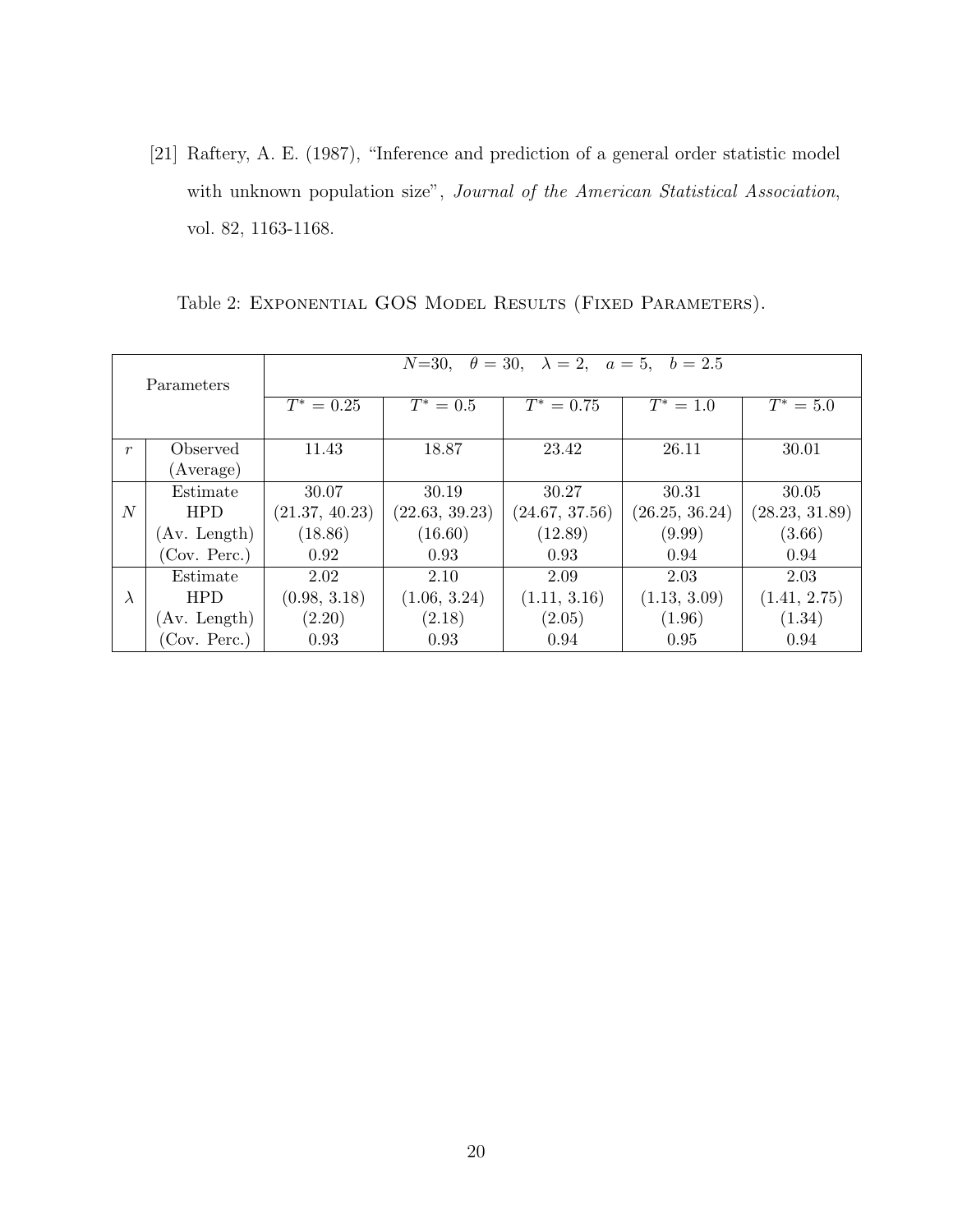|                  |              |                      |                       | $T^* = 0.75$         |                       |                             |
|------------------|--------------|----------------------|-----------------------|----------------------|-----------------------|-----------------------------|
|                  | Parameters   |                      |                       |                      |                       |                             |
|                  |              |                      |                       |                      |                       |                             |
|                  |              | $N=30, \theta=r$     | $N=30=\theta$         | $N=30=\theta$        | $N=30=\theta$         | $N=100=\theta$              |
|                  |              | $\lambda = 2, a = 0$ | $\lambda = 3, a = 15$ | $\lambda = 2, a = 5$ | $\lambda = 2, a = 10$ | $\theta = 100, \lambda = 2$ |
|                  |              | $b=0$                | $b=5$                 | $b = 2.5$            | $b=5$                 | $a=5, b=2.5$                |
|                  |              |                      |                       |                      |                       |                             |
| $\boldsymbol{r}$ | Observed     | 23.41                | 26.79                 | 23.16                | 23.25                 | 77.51                       |
|                  | (Average)    |                      |                       |                      |                       |                             |
|                  | Estimate     | 27.18                | 30.39                 | 30.25                | 30.22                 | 100.17                      |
| N                | <b>HPD</b>   | (23.47, 32.33)       | (26.54, 34.75)        | (24.62, 37.55)       | (24.54, 37.12)        | (87.54, 115.12)             |
|                  | (Av. Length) | (8.86)               | (8.21)                | (12.93)              | (12.58)               | (27.58)                     |
|                  | (Cov. Per.)  | 0.93                 | 0.92                  | 0.92                 | 0.93                  | 0.94                        |
|                  | Estimate     | 2.67                 | 3.06                  | 2.03                 | 2.03                  | 2.06                        |
| $\lambda$        | <b>HPD</b>   | (1.27, 4.18)         | (1.93, 4.18)          | (1.09, 3.18)         | (1.21, 2.99)          | (1.40, 2.75)                |
|                  | (Av. Length) | (2.91)               | (2.25)                | (2.09)               | (1.78)                | (1.36)                      |
|                  | (Cov. Per.)  | 0.94                 | 0.95                  | 0.94                 | 0.94                  | 0.95                        |

Table 3: EXPONENTIAL GOS MODEL RESULTS (FIXED  $T^*$ ).

Table 4: WEIBULL GOS MODEL RESULTS (FIXED PARAMETERS).

|                  |              | $N = 30,$      |                | $\theta = 30, \alpha = 2, \lambda = 1, \alpha = 5, \delta = 2.5, \epsilon = 2, \delta = 2$ |                |                |
|------------------|--------------|----------------|----------------|--------------------------------------------------------------------------------------------|----------------|----------------|
|                  | Parameters   |                |                |                                                                                            |                |                |
|                  |              | $T^* = 0.5$    | $T^* = 1.0$    | $T^* = 1.25$                                                                               | $T^* = 1.5$    | $T^* = 2.0$    |
|                  |              |                |                |                                                                                            |                |                |
| $\boldsymbol{r}$ | Observed     | 6.77           | 18.98          | 23.19                                                                                      | 26.89          | 29.51          |
|                  | (Average)    |                |                |                                                                                            |                |                |
|                  | Estimate     | 30.11          | 29.88          | 30.19                                                                                      | 30.56          | 30.88          |
| $\overline{N}$   | <b>HPD</b>   | (20.78, 40.96) | (21.80, 39.48) | (24.26, 37.89)                                                                             | (26.56, 36.82) | (29.33, 33.97) |
|                  | (Av. Length) | (20.19)        | (17.67)        | (13.63)                                                                                    | (10.26)        | (4.64)         |
|                  | (Cov. Per.)  | 0.91           | 0.93           | 0.95                                                                                       | 0.94           | 0.95           |
|                  | Estimate     | 2.03           | 2.14           | 2.09                                                                                       | 2.15           | 2.01           |
| $\alpha$         | <b>HPD</b>   | (1.03, 3.05)   | (1.39, 2.91)   | (1.36, 2.91)                                                                               | (1.42, 2.81)   | (1.39, 2.68)   |
|                  | (Av. Length) | (2.02)         | (1.52)         | (1.51)                                                                                     | (1.40)         | (1.29)         |
|                  | (Cov. Per.)  | 0.92           | 0.92           | 0.94                                                                                       | 0.94           | 0.95           |
|                  | Estimate     | 1.11           | 1.07           | 1.07                                                                                       | 1.03           | 0.99           |
| $\lambda$        | <b>HPD</b>   | (0.25, 2.04)   | (0.47, 1.88)   | (0.48, 1.75)                                                                               | (0.53, 1.58)   | (0.55, 1.45)   |
|                  | (Av. Length) | (1.79)         | (1.41)         | (1.27)                                                                                     | (1.05)         | (0.90)         |
|                  | (Cov. Per.)  | 0.92           | 0.94           | 0.94                                                                                       | 0.95           | 0.95           |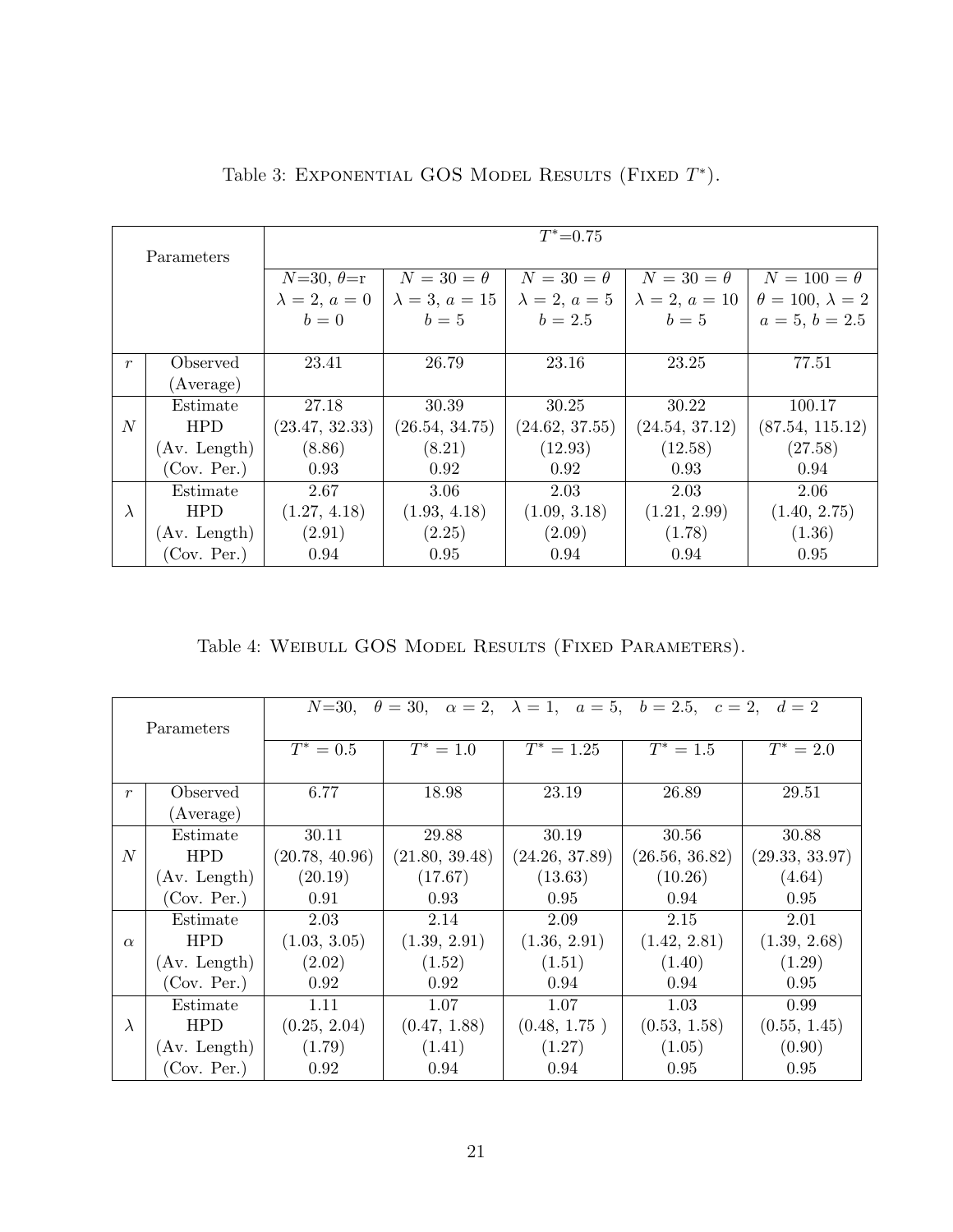|                  |              |                           |                           | $T^* = 1.25$          |                       |                           |
|------------------|--------------|---------------------------|---------------------------|-----------------------|-----------------------|---------------------------|
|                  | Parameters   |                           |                           |                       |                       |                           |
|                  |              | $N = 30, \theta = r$      | $N=30=\theta$             | $N=30=\theta$         | $N=30=\theta$         | $N = 100 = \theta$        |
|                  |              | $\alpha = 2, \lambda = 1$ | $\alpha = 1, \lambda = 1$ | $\alpha=2, \lambda=1$ | $\alpha=2, \lambda=1$ | $\alpha = 2, \lambda = 1$ |
|                  |              | $a = 0, b = 0$            | $a=5, b=5$                | $a=5, b=2.5$          | $a = 10, b = 5$       | $a = 5, b = 2.5$          |
|                  |              | $c = 0, d = 0$            | $c=2, d=2$                | $c=2, d=2$            | $c=5, d=5$            | $c=2, d=2$                |
|                  |              |                           |                           |                       |                       |                           |
| $\boldsymbol{r}$ | Observed     | 23.67                     | 21.38                     | 23.54                 | 23.76                 | 79.46                     |
|                  | (Average)    |                           |                           |                       |                       |                           |
|                  | Estimate     | 26.99                     | 29.89                     | 30.11                 | 30.18                 | 99.91                     |
| $\mathcal{N}$    | <b>HPD</b>   | (23.65, 32.23)            | (22.69, 38.76)            | (24.19, 37.97)        | (24.51, 37.69)        | (86.13, 116.24)           |
|                  | (Av. Length) | (8.58)                    | (16.07)                   | (13.78)               | (13.18)               | (30.11)                   |
|                  | (Cov. Per.)  | 0.93                      | 0.93                      | 0.94                  | 0.95                  | 0.95                      |
|                  | Estimate     | 2.24                      | 1.09                      | 2.08                  | 2.11                  | 2.05                      |
| $\alpha$         | <b>HPD</b>   | (1.48, 3.21)              | (0.69, 1.45)              | (1.43, 2.83)          | (1.37, 2.71)          | (1.63, 2.48)              |
|                  | (Av. Length) | (1.73)                    | (0.76)                    | (1.40)                | (1.34)                | (0.85)                    |
|                  | (Cov. Per.)  | 0.91                      | 0.95                      | 0.94                  | 0.92                  | 0.95                      |
|                  | Estimate     | 1.45                      | 1.09                      | 1.07                  | 1.06                  | 1.03                      |
| $\lambda$        | <b>HPD</b>   | (0.67, 2.27)              | (0.45, 1.86)              | (0.50, 1.77)          | (0.51, 1.62)          | (0.66, 1.45)              |
|                  | (Av. Length) | (1.60)                    | (1.41)                    | (1.28)                | (1.11)                | (0.79)                    |
|                  | (Cov. Per.)  | 0.93                      | 0.93                      | 0.94                  | 0.94                  | 0.94                      |

Table 5: WEIBULL GOS MODEL RESULTS (FIXED  $T^*$ ).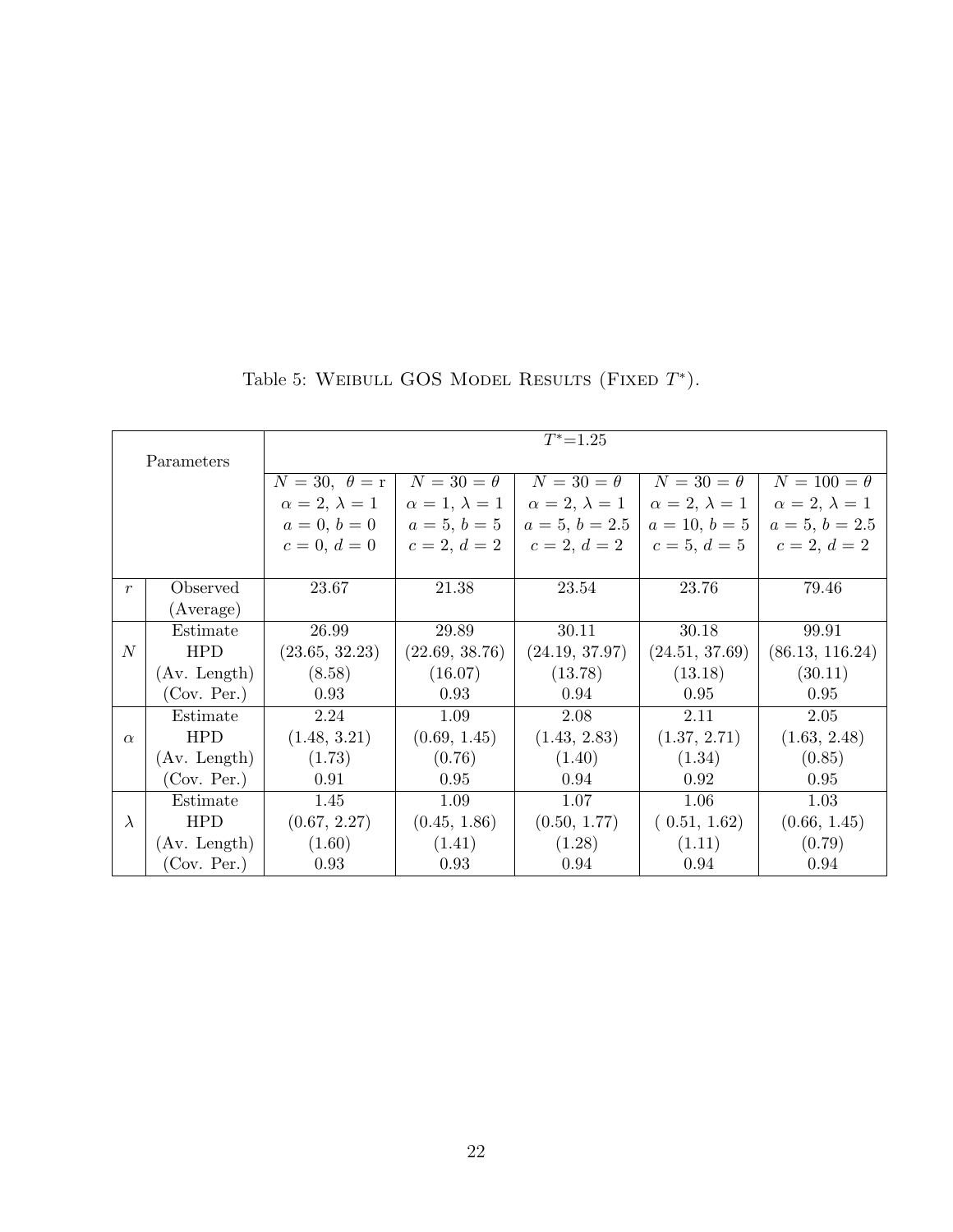|                  |              | $N = 30,$      |                | $\theta = 30, \alpha = 2, \lambda = 1, \alpha = 5, \delta = 2.5, \epsilon = 2, \delta = 2$ |                |                |
|------------------|--------------|----------------|----------------|--------------------------------------------------------------------------------------------|----------------|----------------|
|                  | Parameters   |                |                |                                                                                            |                |                |
|                  |              | $T^* = 0.5$    | $T^* = 1.0$    | $T^* = 1.5$                                                                                | $T^* = 2.0$    | $T^* = 5.0$    |
|                  |              |                |                |                                                                                            |                |                |
| $\boldsymbol{r}$ | Observed     | 4.39           | 12.15          | 18.27                                                                                      | 22.11          | 29.76          |
|                  | (Average)    |                |                |                                                                                            |                |                |
|                  | Estimate     | 29.24          | 29.18          | 29.21                                                                                      | 30.12          | 30.10          |
| $\overline{N}$   | <b>HPD</b>   | (19.49, 38.51) | (20.15, 36.28) | (21.55, 37.75)                                                                             | (23.59, 38.68) | (29.58, 33.10) |
|                  | (Av. Length) | (18.02)        | (16.13)        | (16.20)                                                                                    | (15.09)        | (3.52)         |
|                  | (Cov. Per.)  | 0.92           | 0.92           | 0.94                                                                                       | 0.93           | 0.93           |
|                  | Estimate     | 2.08           | 2.10           | 2.08                                                                                       | 2.08           | 2.02           |
| $\alpha$         | <b>HPD</b>   | (1.05, 3.29)   | (1.17, 3.20)   | (1.20, 3.22)                                                                               | (1.18, 3.22)   | (1.22, 2.75)   |
|                  | (Av. Length) | (2.24)         | (2.03)         | (2.20)                                                                                     | (2.04)         | (1.53)         |
|                  | (Cov. Per.)  | 0.93           | 0.94           | 0.95                                                                                       | 0.95           | 0.94           |
|                  | Estimate     | 1.01           | 1.07           | 1.07                                                                                       | 1.06           | 0.97           |
| $\lambda$        | <b>HPD</b>   | (0.41, 1.92)   | (0.59, 1.84)   | (0.58, 1.77)                                                                               | (0.57, 1.67)   | (0.60, 1.19)   |
|                  | (Av. Length) | (1.51)         | (1.25)         | (1.19)                                                                                     | (1.10)         | (0.59)         |
|                  | (Cov. Per.)  | 0.93           | 0.94           | 0.94                                                                                       | 0.95           | 0.95           |

Table 6: GENERALIZED EXPONENTIAL GOS MODEL RESULTS (FIXED PARAMETERS).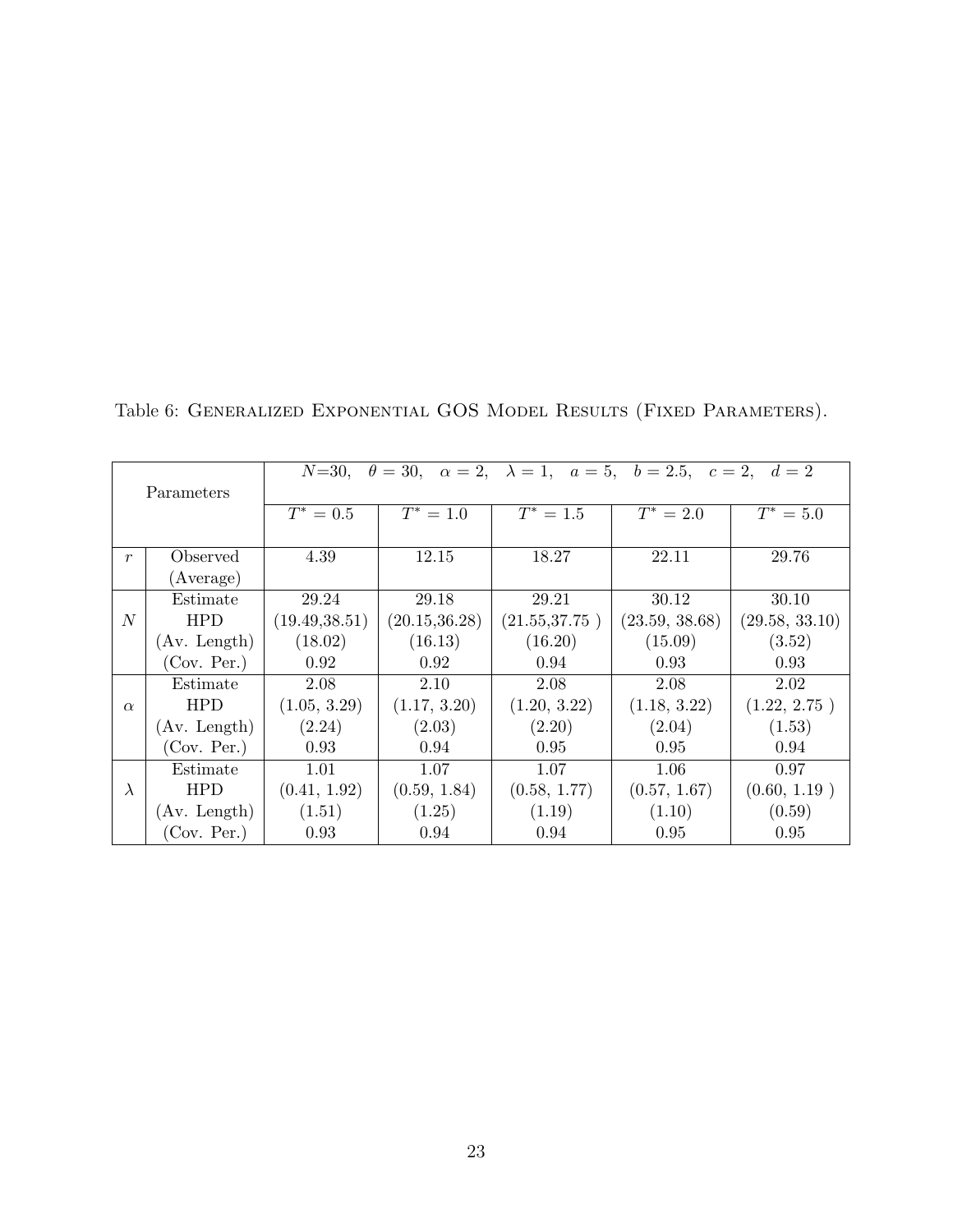|                  |              |                       |                       | $T^* = 1.25$          |                       |                       |
|------------------|--------------|-----------------------|-----------------------|-----------------------|-----------------------|-----------------------|
|                  | Parameters   |                       |                       |                       |                       |                       |
|                  |              | $N=30, \theta = r$    | $N=30=\theta$         | $N=30=\theta$         | $N=30=\theta$         | $N=100=\theta$        |
|                  |              | $\alpha=2, \lambda=1$ | $\alpha=1, \lambda=1$ | $\alpha=2, \lambda=1$ | $\alpha=2, \lambda=1$ | $\alpha=2, \lambda=1$ |
|                  |              | $a=0, b=0$            | $a=5, b=5$            | $a=5, b=2.5$          | $a = 10, b = 5$       | $a=5, b=2.5$          |
|                  |              | $c = 0, d = 0$        | $c=2, d=2$            | $c=2, d=2$            | $c=5, d=5$            | $c=2, d=2$            |
|                  |              |                       |                       |                       |                       |                       |
| r                | Observed     | 18.18                 | 23.11                 | 18.23                 | 18.17                 | 60.51                 |
|                  | (Average)    |                       |                       |                       |                       |                       |
|                  | Estimate     | 22.57                 | 29.31                 | 29.78                 | 29.88                 | 94.12                 |
| $\boldsymbol{N}$ | <b>HPD</b>   | (18.17, 27.43)        | (24.19, 34.37)        | (21.54, 37.74)        | (21.56, 38.59)        | (81.23, 104.45)       |
|                  | (Av. Length) | (9.26)                | (10.18)               | (16.20)               | (16.03)               | (23.22)               |
|                  | (Cov. Per.)  | 0.93                  | 0.91                  | 0.94                  | 0.95                  | 0.94                  |
|                  | Estimate     | 2.91                  | 1.03                  | 2.10                  | 2.06                  | 2.05                  |
| $\alpha$         | <b>HPD</b>   | (1.33, 4.44)          | (0.67, 1.61)          | (1.18, 3.28)          | (1.27, 2.94)          | (1.53, 2.60)          |
|                  | (Av. Length) | (3.11)                | (0.94)                | (2.10)                | (1.67)                | (1.07)                |
|                  | (Cov. Per.)  | 0.93                  | 0.94                  | 0.94                  | 0.92                  | 0.95                  |
|                  | Estimate     | 1.75                  | 1.12                  | 1.11                  | 1.01                  | 1.04                  |
| $\lambda$        | <b>HPD</b>   | (0.84, 2.56)          | (0.77, 2.03)          | (0.68, 1.88)          | (0.62, 1.62)          | (0.88, 1.49)          |
|                  | (Av. Length) | (1.72)                | (1.26)                | (1.20)                | (1.00)                | (0.61)                |
|                  | (Cov. Per.)  | 0.94                  | 0.93                  | 0.94                  | 0.94                  | 0.95                  |

Table 7: GENERALIZED EXPONENTIAL GOS MODEL RESULTS (FIXED  $T^*$ ).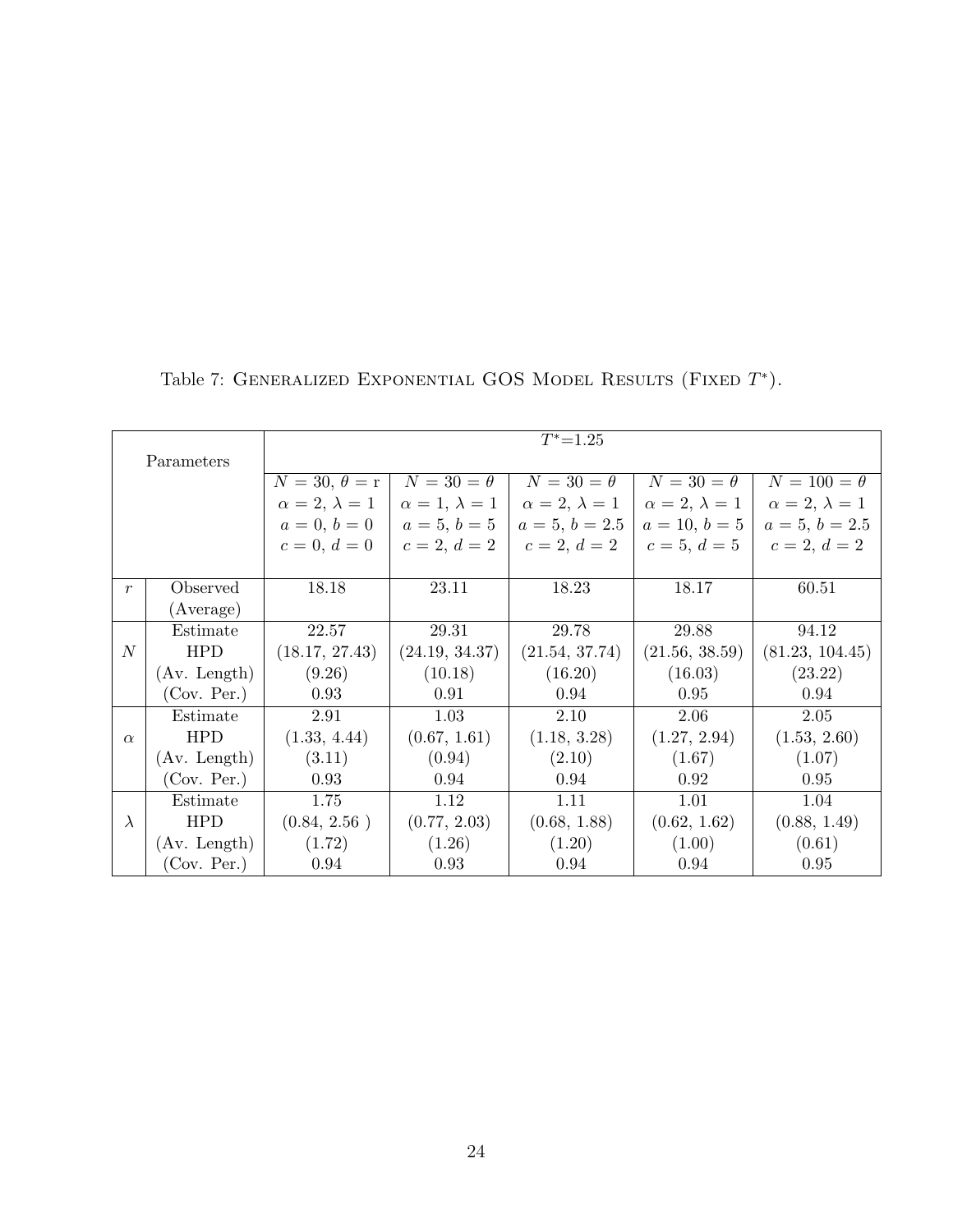| Stopping     |                  |          |          | Point Estimates |       | $95\%$ Conf. Int. |            |  |
|--------------|------------------|----------|----------|-----------------|-------|-------------------|------------|--|
| Time $(T^*)$ | $\boldsymbol{r}$ | $N_{ML}$ | $N_{JR}$ | $N_{1/2}$       | $N_U$ | $_{LR}$           | <b>ILR</b> |  |
|              |                  |          |          |                 |       |                   |            |  |
| 50           | 7                | $\infty$ | 25       | 17              | 17    | $(8,\infty)$      | (7, 248)   |  |
| 100          | 18               | $\infty$ | 116      | 82              | 65    | $(30,\infty)$     | (24, 954)  |  |
| 250          | 26               | 31       | 34       | 30              | 33    | (26, 94)          | (27, 81)   |  |
| 550          | 31               | 31       | 32       | 31              | 32    | (31,36)           | (31, 38)   |  |
| 800          | 32               | 32       | 32       | 32              | 32    | (32, 33)          | (32, 34)   |  |
| 850          | 34               | 34       | 35       | 34              | 34    | (34, 37)          | (34, 39)   |  |

Table 8: ESTIMATES OF N COMPILED BY OSBORNE AND SEVERINI (2000).

 $\widehat{N}_{ML}$  is the maximum likelihood estimate of  $N.$ 

 $N_{JR}$  is the estimator proposed by Joe and Reid (1985).

 $N_{1/2}$  is the integrated likelihood estimator (midpoint prior) by Osborne and Severini (2000).

 $\widehat{N}_U$  is the integrated likelihood estimator (uniform prior) by Osborne and Severini (2000).

LR is the likelihood ratio confidence interval.

ILR is the integrated likelihood ratio confidence interval.

| Stopping     |       |                | M1     |       | M <sub>2</sub>     |       |                | M <sub>3</sub>     |       |  |
|--------------|-------|----------------|--------|-------|--------------------|-------|----------------|--------------------|-------|--|
| Time $(T^*)$ | $\,r$ | $\overline{N}$ |        | N     | $\widehat{\alpha}$ |       | $\overline{N}$ | $\widehat{\alpha}$ |       |  |
|              |       |                |        |       |                    |       |                |                    |       |  |
| 50           | 7     | 9.84           | 0.020  | 10.25 | 1.233              | 0.025 | 9.17           | 3.79               | 0.046 |  |
| 100          | 18    | 24.6           | 0.010  | 25.87 | 1.412              | 0.022 | 23.50          | 3.24               | 0.024 |  |
| 250          | 26    | 30.59          | 0.007  | 37.25 | 1.319              | 0.017 | 27.38          | 2.80               | 0.016 |  |
| 550          | 31    | 32.55          | 0.006  | 44.55 | 1.278              | 0.011 | 32.02          | 1.37               | 0.007 |  |
| 800          | 32    | 32.54          | 0.0056 | 45.18 | 1.118              | 0.009 | 32.40          | 1.22               | 0.006 |  |
| 850          | 34    | 35.24          | 0.0043 | 48.89 | 1.178              | 0.007 | 35.05          | 1.02               | 0.004 |  |

Table 9: Point estimates of parameters for different models.